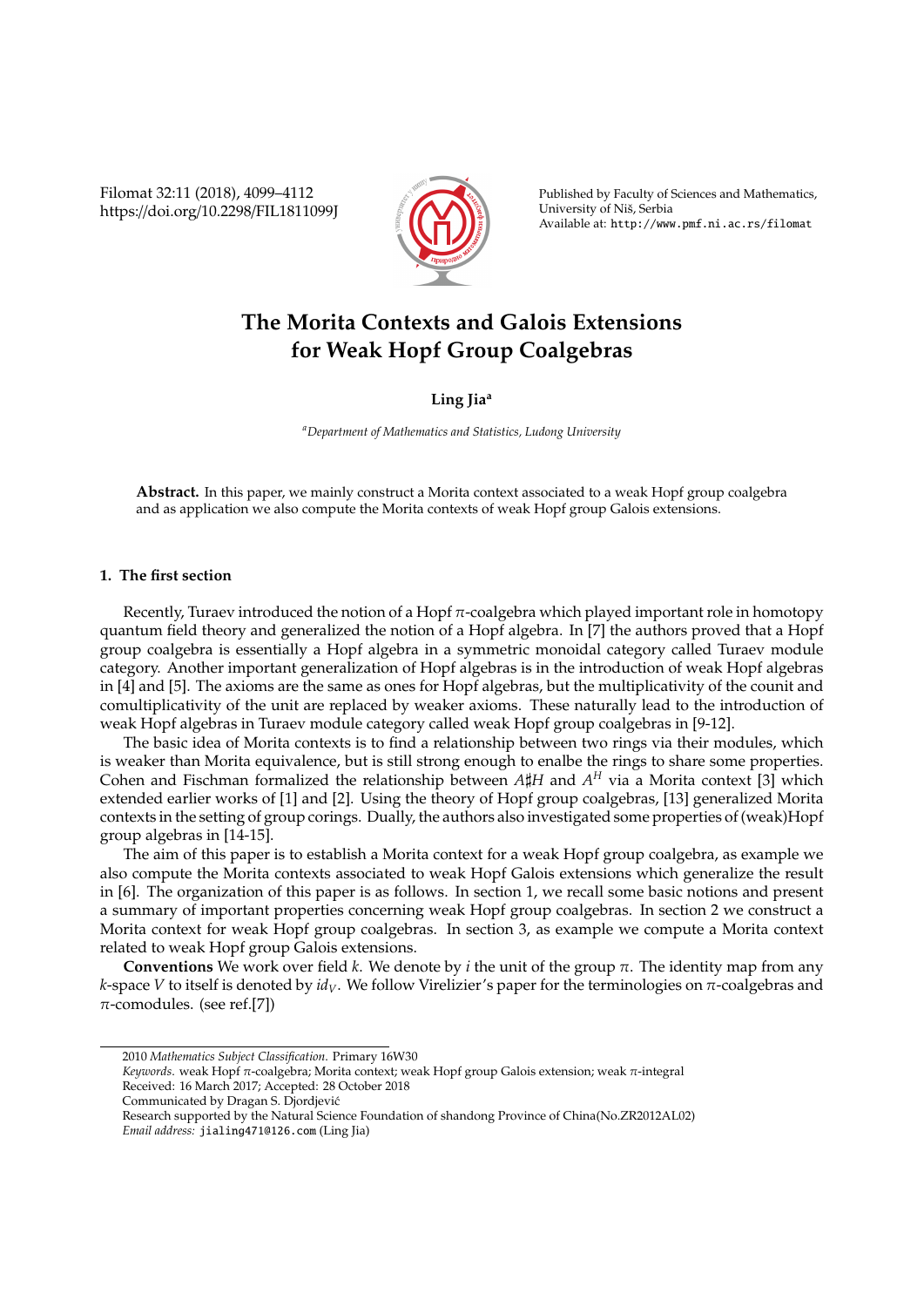.

**Definition 1.1.** *([7]) A*  $π$ -coalgebra over *k* is a family  $C = {C_{\alpha}}_{\alpha \in π}$  of *k*-spaces endowed with a family *k*-linear  $\max \Delta = {\{\Delta_{\alpha,\beta}: C_{\alpha\beta} \to C_{\alpha} \otimes C_{\beta}, \ c \mapsto c_{1\alpha} \otimes c_{2\beta}\}}_{\alpha,\beta \in \pi}$  and a *k*-linear map  $\varepsilon: C_i \to k$  such that

$$
(\Delta_{\alpha,\beta} \otimes id_{C_{\gamma}}) \Delta_{\alpha\beta,\gamma} = (id_{C_{\alpha}} \otimes \Delta_{\beta,\gamma}) \Delta_{\alpha,\beta\gamma}, \ \alpha, \beta, \gamma \in \pi;
$$
\n<sup>(1)</sup>

$$
(id_{C_{\alpha}} \otimes \varepsilon)\Delta_{\alpha,i} = (\varepsilon \otimes id_{C_{\alpha}})\Delta_{i,\alpha} = id_{C_{\alpha}}, \ \alpha \in \pi.
$$

**Definition 1.2.** *([9])* Let  $C = \{C_\alpha\}_{\alpha \in \pi}$  be a π-coalgebra and M a k-space with a family of k-linear maps

$$
\rho = {\rho_\alpha : M \to M \otimes C_\alpha, \ \rho_\alpha(m) = m_{[0]} \otimes m_{([1],\alpha)}, \ m \in M}^{\beta}_{\alpha \in \pi}
$$

*We call M a right C-*π*-comodulelike object* if the following conditions are satisfied:

$$
(\rho_{\alpha} \otimes id_{C_{\beta}}) \circ \rho_{\beta} = (id_M \otimes \Delta_{\alpha,\beta}) \circ \rho_{\alpha\beta}, \ \alpha, \beta \in \pi;
$$
 (3)

$$
(id_M \otimes \varepsilon) \circ \rho_i = id_M. \tag{4}
$$

**Definition 1.3.** *([10]) A weak Hopf*  $\pi$ -coalgebra is a family of algebras  $\{H_\alpha, \mu_\alpha, \eta_\alpha\}_{\alpha \in \pi}$  and also a π-coalgebra  ${H, \Delta = {\{\Delta_{\alpha,\beta}\}, \varepsilon\}}_{\alpha,\beta \in \pi}$  endowed with a family  $S = {S_\alpha : H_{\alpha^{-1}} \to H_\alpha\}}_{\alpha \in \pi}$  of *k*-linear maps called an antipode satisfying the following conditions for any  $\alpha, \beta \in \pi$ ,

$$
\Delta_{\alpha,\beta}(hg) = \Delta_{\alpha,\beta}(h)\Delta_{\alpha,\beta}(g), \varepsilon(1_i) = 1_i, \ h, g \in H_{\alpha\beta};\tag{5}
$$

$$
\Delta^2(1_{\alpha\beta\gamma}) = 1_{\alpha\beta\gamma1\alpha} \otimes 1_{\alpha\beta\gamma2\beta} \otimes 1_{\alpha\beta\gamma3\gamma} = 1_{\alpha\beta1\alpha} \otimes 1_{\beta\gamma1\beta} 1_{\alpha\beta2\beta} \otimes 1_{\beta\gamma2\gamma} = 1_{\alpha\beta1\alpha} \otimes 1_{\alpha\beta2\beta} 1_{\beta\gamma1\beta} \otimes 1_{\beta\gamma2\gamma};
$$
(6)

$$
\varepsilon(xyz) = \varepsilon(xy_{1i})\varepsilon(y_{2i}z) = \varepsilon(xy_{2i})\varepsilon(y_{1i}z), \ x, y, z \in H_i;
$$
\n(7)

$$
x_{1\alpha}S_{\alpha}(x_{2\alpha^{-1}}) = \varepsilon(1_{1i}x)1_{2\alpha}, \ x \in H_{\alpha};
$$
\n(8)

$$
S_{\alpha^{-1}}(x_{1\alpha})x_{2\alpha^{-1}} = 1_{1\alpha^{-1}}\varepsilon(x1_{2i}), \ x \in H_{\alpha};\tag{9}
$$

$$
S_{\alpha^{-1}}(x_{1\alpha})x_{2\alpha^{-1}}S_{\alpha^{-1}}(x_{3\alpha}) = S_{\alpha^{-1}}(x_{\alpha}), \ x \in H_{\alpha}.
$$
\n(10)

We call *H* finite-dimensional if for any  $\alpha \in \pi$ ,  $H_\alpha$  is finitely dimensional. In this paper we always assume that *H* is finite-dimensional.

Let  $H$  be a weak Hopf  $\pi$ -coalgebra, we define

$$
\begin{aligned} \nabla_{\alpha}^r : H_i &\rightarrow H_{\alpha}, \nabla_{\alpha}^r(h) = h^{r_{\alpha}} = 1_{1\alpha} \varepsilon(h1_{2i}), \ h \in H_i; \\ \nabla_{\alpha}^l : H_i &\rightarrow H_{\alpha}, \nabla_{\alpha}^l(h) = h^{l_{\alpha}} = 1_{2\alpha} \varepsilon(1_{1i}h), \ h \in H_i. \end{aligned}
$$

Let *H* be a weak Hopf π-coalgebra and *M* a right *H*- π-comodulelike object. The *coinvants of H on M* are the elements of the *k*-space

$$
M^{coH} = \{m = (m_{\alpha})_{\alpha \in \pi} \mid m_{[0]} \otimes m_{([1], \alpha)} = m_{[0]} \otimes m_{([1], i)}^{l_{\alpha}}\}.
$$

**Lemma 1.4.** *Let H be a weak Hopf*  $π$ -coalgebra, then for any  $α$ ,  $β ∈ π$ ,  $h$ ,  $g ∈ H$ <sub>*i*</sub>,  $l ∈ H$ <sub>αβ</sub>,

$$
\left(h^{l_i}g\right)^{l_\alpha}=h^{l_\alpha}g^{l_\alpha};\quad \left(hg^{r_i}\right)^{r_\alpha}=h^{r_\alpha}g^{r_\alpha}.\tag{11}
$$

$$
l_{1\alpha}g^{r_{\alpha}} \otimes l_{2\beta} = l_{1\alpha} \otimes l_{2\beta} S_{\beta}(g^{r_{\beta}-1}), \ l_{1\alpha} \otimes g^{l_{\beta}}l_{2\beta} = S_{\alpha}(g^{l_{\alpha}-1})l_{1\alpha} \otimes l_{2\beta}.
$$
\n
$$
(12)
$$

$$
h^{l_{\alpha}}g^{r_{\alpha}} = g^{r_{\alpha}}h^{l_{\alpha}}, \ \varepsilon(h^{r_{i}}g) = \varepsilon(hg), \ \varepsilon(hg^{l_{i}}) = \varepsilon(hg).
$$
\n(13)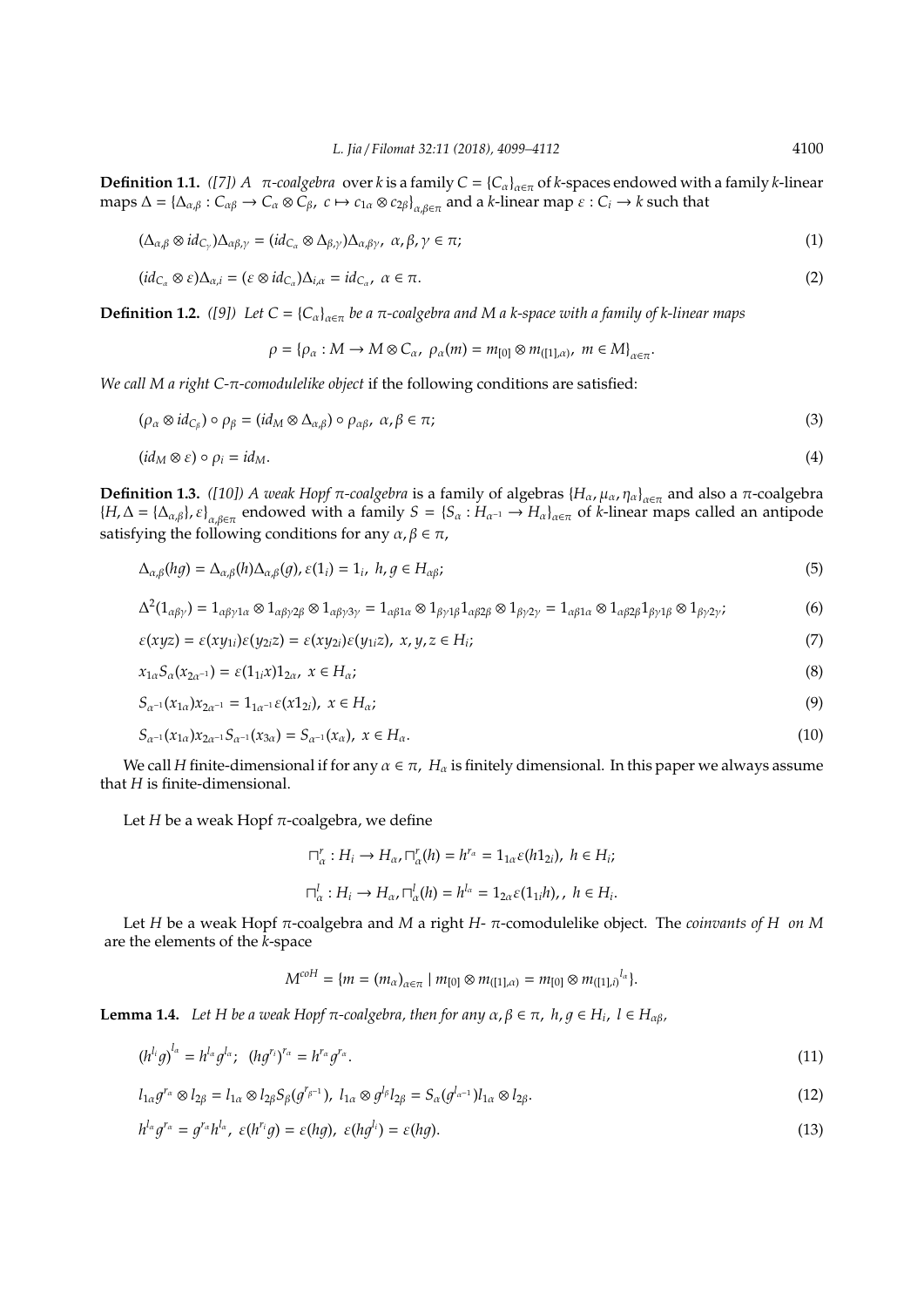*Proof.* In fact, for any  $\alpha, \beta \in \pi$ ,  $h, g \in H_i$ ,  $l \in H_{\alpha\beta}$ ,  $h^* \in H^*_\alpha$ ,  $g^* \in H^*_{\beta}$ ,

$$
h^{l_{\alpha}}g^{l_{\alpha}} = \varepsilon(1_{1i}h)1_{2\alpha}\varepsilon(1'_{1i}g)1'_{2\alpha} \stackrel{(14)[^{11}]}{=} \varepsilon(S_{i}^{-1}(1_{2i}{}^{l_{i}})h)\varepsilon(1_{1i}g)1_{3\alpha} = \varepsilon(S_{i}^{-1}(1_{2i})h)\varepsilon(1_{1i}g)1_{3\alpha}
$$
  
\n
$$
= \varepsilon(1_{2i}h)\varepsilon(S_{i}(1_{3i})g)S_{\alpha}(1_{1\alpha^{-1}}) \stackrel{(8)[^{11}]}{=} \varepsilon(1_{2i}h^{l_{i}}g)S_{\alpha}(1_{1\alpha^{-1}}) \stackrel{(11)[^{11}]}{=} (h^{l_{i}}g)^{l_{\alpha}};
$$
  
\n
$$
(h^{*} \otimes g^{*})(l_{1\alpha}g^{r_{\alpha}} \otimes l_{2\beta}) = h^{*}(l_{1\alpha}g^{r_{\alpha}})g^{*}(l_{2\beta}) = h^{*}(l_{1\alpha}g^{r_{\alpha}}_{1\alpha})g^{*}(l_{3\beta})\varepsilon(l_{2i}g^{r_{\alpha}}_{2i}) \stackrel{(16)[^{11}]}{=} h^{*}(l_{1\alpha}1_{1\alpha})g^{*}(l_{3\beta})\varepsilon(l_{2i}1_{2i}g^{r_{i}})
$$
  
\n
$$
= h^{*}(l_{1\alpha})g^{*}(l_{3\beta})\varepsilon(l_{2i}g^{r_{i}}) \stackrel{(8)[^{11}]}{=} h^{*}(l_{1\alpha})g^{*}(l_{2\beta}S_{i}(g^{r_{i}})^{l_{\beta}}) = h^{*}(l_{1\alpha})g^{*}(l_{2\beta}S_{\beta}(g^{r_{\beta^{-1}}})) = (h^{*} \otimes g^{*})(l_{1\alpha} \otimes l_{2\beta}S_{\beta}(g^{r_{\beta^{-1}}}))
$$
  
\n
$$
h^{l_{\alpha}}g^{r_{\alpha}} = \varepsilon(1_{1i}h)1_{2\alpha}\varepsilon(g1'_{2i})1'_{1\alpha} \stackrel{(6)}{=} \varepsilon(1_{1i}h)1'_{1\alpha}1_{2\alpha}\varepsilon(g1'_{2i}) = g^{r_{\alpha}}h^{l_{\alpha}};
$$
<

Similarly one can obtain the other equlities.  $\Box$ 

**Definition 1.5.** *([10]) Let H be a weak Hopf* π*-coalgebra. An algebra A is called a weak right H-*π*-comodulelike algebra* if *A* is a right *H*- $\pi$ -comodulelike object via  $\rho = \{\rho_\alpha\}_{\alpha \in \pi}$  such that the following conditions are satisfied:

$$
\rho_{\alpha}(ab) = \rho_{\alpha}(a)\rho_{\alpha}(b), \ a, b \in A, \ \alpha \in \pi;
$$
\n(14)

$$
1_{[0]}\otimes 1_{([1],\alpha\beta)1\alpha}\otimes 1_{([1],\alpha\beta)2\beta}=1_{[0]}\otimes 1_{1\alpha}^{'}1_{([1],\alpha)}\otimes 1_{2\beta}^{'},\ \alpha,\beta\in\pi.
$$
\n(15)

**Lemma 1.6.** *Let H be a weak Hopf* π*-coalgebra and A a weak right H-*π*-comodulelike algebra. Then*

$$
a_{[0]} \otimes a_{([1],i)}^{l_{\alpha}} = 1_{[0]} a \otimes 1_{([1],\alpha)}; \ a_{[0]} \otimes a_{([1],i)}^{r_{\alpha}} = a1_{[0]} \otimes S_{\alpha}(1_{([1],\alpha^{-1})}), \ \alpha \in \pi, \ a \in A. \tag{16}
$$

*Proof.* In fact, for any  $\alpha \in \pi$  and  $a \in A$ , we compute

$$
\begin{array}{l} a_{[0]} \otimes a_{([1],i)}{}^{l_{\alpha}} = a_{[0]} \otimes \varepsilon(1_{1i}a_{([1],i)}) 1_{2\alpha} = 1_{[0]}^{'} a_{[0]} \otimes \varepsilon(1_{1i} 1_{([1],i)}^{'} a_{([1],i)}) 1_{2\alpha} \stackrel{(15)}{=} 1_{[0]}^{'} a_{[0]} \otimes \varepsilon(1_{([1],i)1}^{'} a_{([1],i)}) 1_{([1],i)2\alpha}^{'} \\ = 1_{[0]}^{'} a \otimes 1_{([1],\alpha)}^{'} .\end{array}
$$

Similarly we can obtain the other.  $\square$ 

**Remark 1.7.** *Eq. (15) is equivalent to the first part of Eq. (16).*

In fact, if  $a_{[0]}\otimes a_{([1],i)}{}^{l_{\beta}} = 1_{[0]}a\otimes 1_{([1],\beta)}$ , then we compute

$$
\begin{array}{l}1_{[0]}\otimes 1_{([1],\beta\gamma)1\beta}\otimes 1_{([1],\beta\gamma)2\gamma}\stackrel{(3)}{=}\, 1_{[0][0]}\otimes 1_{[0]([1],\beta)}\otimes 1_{([1],\gamma)}\stackrel{(16)}{=}\, 1_{[0][0]}\otimes 1_{[0]([1],\beta)}\otimes 1_{([1],\beta)}^{l_{\gamma}}\\=1_{[0][0]}\otimes 1_{[0]([1],\beta)}\varepsilon(1_{1i}^{'}1_{([1],i)})\otimes 1_{2\gamma}^{'}\stackrel{(3)}{=}\, 1_{[0]}\otimes 1_{([1],\beta)1}\varepsilon(1_{1i}^{'}1_{([1],\beta)2i})\otimes 1_{2\gamma}^{'}\stackrel{(8)^{[11]}}{=}\, 1_{[0]}\otimes 1_{[1}^{'}1_{([1],\beta)i}\otimes 1_{2\gamma}^{'}\\ \end{array}
$$

**Definition 1.8.** *Let H be a weak Hopf* π*-coalgebra. A left (resp. right)* π*-integral for H* is a family of *k*-linear forms  $\lambda = (\lambda_{\alpha})_{\alpha \in \pi} \in \prod_{\alpha \in \pi} H_{\alpha}^*$  such that

$$
f\lambda_{\alpha} = f^{l_{\beta}}\lambda_{\beta\alpha}, \text{ (resp. } \lambda_{\alpha}f = \lambda_{\alpha\beta}f^{r_{\beta}}), \ \alpha, \beta \in \pi, \ f \in H_{\beta}^*, \tag{17}
$$

 $\mathbf{where} \ f^{l_{\beta}}, f^{r_{\beta}} \in H_i^*$ ,  $f^{l_{\beta}}(h) = f(h^{l_{\beta}})$ ,  $f^{r_{\beta}}(h) = f(h^{r_{\beta}})$ ,  $h \in H_i$ . In addition, if for all  $\alpha \in \pi$ ,  $S^*_{\alpha}(\lambda_{\alpha}) = \lambda_{\alpha^{-1}}$ , then we call  $\lambda = (\lambda_{\alpha})_{\alpha \in \pi}$  a *S-fixed left (resp. right) integral for* H.

**Lemma 1.9.** Let *H* be a weak Hopf π-coalgebra. Then the following assertions are satisfied for all  $\alpha$  ∈ π,  $f$  ∈  $H_{\alpha}^*$ ,  $g \in H_{\beta}^*$ :

$$
\varepsilon_{1i} f^{l_{\alpha}} \otimes \varepsilon_{2i} = f^{l_{\alpha}} \varepsilon_{1i} \otimes \varepsilon_{2i};
$$
  
\n
$$
\varepsilon_{1i} \otimes \varepsilon_{2i} f^{r_{\alpha}} = \varepsilon_{1i} \otimes f^{r_{\alpha}} \varepsilon_{2i}.
$$
\n(18)

.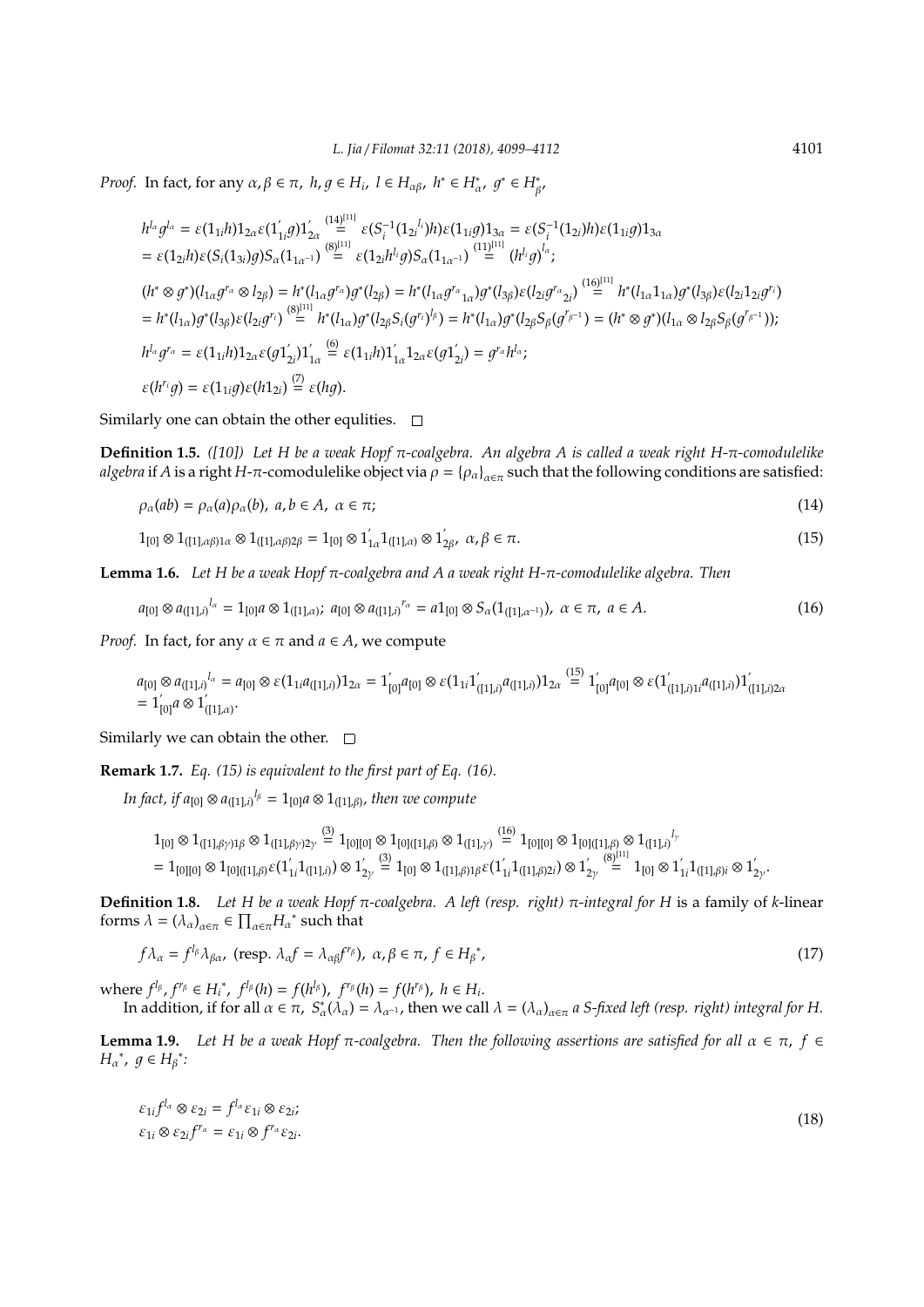$$
f^{l_{\alpha}}_{i_{1i}} \otimes f^{l_{\alpha}}_{i_{2i}} = \varepsilon_{1i} f^{l_{\alpha}} \otimes \varepsilon_{2i};
$$
\n<sup>(19)</sup>

$$
f^{r_{\alpha}}{}_{1i} \otimes f^{r_{\alpha}}{}_{2i} = \varepsilon_{1i} \otimes \varepsilon_{2i} f^{r_{\alpha}}.
$$
  

$$
f_{1\alpha} S_i^{*-1}(g^{l_{\beta}}) \otimes f_{2\alpha} = f_{1\alpha} \otimes f_{2\alpha} g^{l_{\beta}}.
$$
 (20)

$$
f_{1\alpha}^{l_{\alpha}} \otimes f_{2\alpha} = S_i^*(\varepsilon_{1i}) \otimes \varepsilon_{2i} f;
$$

$$
f_{1\alpha} \otimes f_{2\alpha}^{l_{\alpha}} = \varepsilon_{1i} f \otimes \varepsilon_{2i};
$$
  
\n
$$
f_{1\alpha}^{r_{\alpha}} \otimes f_{2\alpha} = \varepsilon_{1i} \otimes f\varepsilon_{2i};
$$
  
\n
$$
f_{1\alpha} \otimes f_{2\alpha}^{r_{\alpha}} = f\varepsilon_{1i} \otimes S_{i}^{*}(\varepsilon_{2i}).
$$
\n(21)

$$
f_{1\alpha} \otimes f_{2\alpha}^{\prime \alpha} = f \varepsilon_{1i} \otimes S_i^* (\varepsilon_{2i}).
$$
  
\n
$$
f_{1\alpha}^{\prime \alpha} f_{2\alpha} = f;
$$
\n
$$
f_{1\alpha}^{\prime \alpha} f_{2\alpha} = f;
$$
\n
$$
(22)
$$

$$
f_{1\alpha} f_{2\alpha}^{r_{\alpha}} = f.
$$
  
\n
$$
S_i^{*-1} (f^{l_{\alpha}}{}_{2i}) f^{l_{\alpha}}{}_{1i} = f^{l_{\alpha}};
$$
  
\n
$$
S_i^{*-1} (f^{l_{\alpha}}) = S_{\alpha^{-1}}^{*-1} (f)^{r_{\alpha^{-1}}};
$$
  
\n
$$
S_i^{*-1} (f^{r_{\alpha}}) = S_{\alpha^{-1}}^{*-1} (f)^{l_{\alpha^{-1}}}.
$$
  
\n(23)

*Proof.* The first parts of (18)-(21) are obtained in the following way. Applying  $x \otimes y \in H_i \otimes H_i$  to both sides of them, we get:

$$
(18) \ LHS = \varepsilon_{1i}(x_{1i})f^{l_{\alpha}}(x_{2i})\varepsilon_{2i}(y) = \varepsilon(x_{1i}y)f(x_{2i}^{l_{\alpha}}) \stackrel{(8)[111]}{=} f((xy^{l_{i}})^{l_{\alpha}}) \stackrel{(7)[111]}{=} f((xy)^{l_{\alpha}}) = f(1_{2\alpha})\varepsilon(1_{1i}xy)
$$
\n
$$
\stackrel{(5)}{=} f(1_{2\alpha})\varepsilon(1_{1i}x_{1i})\varepsilon(x_{2i}y) = f(x_{1i}^{l_{\alpha}})\varepsilon_{1i}(x_{2i})\varepsilon_{2i}(y) = RHS;
$$
\n
$$
(19) \ LHS = f^{l_{\alpha}}_{1i}(x)f^{l_{\alpha}}_{2i}(y) = f((xy)^{l_{\alpha}}) \stackrel{(7)[111]}{=} f((xy^{l_{i}})^{l_{\alpha}}) \stackrel{(8)[111]}{=} \varepsilon(x_{1i}y)f(x_{2i}^{l_{\alpha}}) = \varepsilon_{1i}(x_{1i})f^{l_{\alpha}}(x_{2i})\varepsilon_{2i}(y) = RHS;
$$
\n
$$
(20) \ LHS = f(x_{1i}y)g(S_{i}^{-1}(x_{2i})^{l_{\beta}}) \stackrel{Th.1.8}{=} f(x_{1i}y)g(S_{\beta}^{-1}(x_{2i}^{r_{\beta}})) \stackrel{(15)[111]}{=} f(x1_{1i}y)g(1_{2\beta})
$$
\n
$$
\stackrel{(14)[111]}{=} f(xy_{1i})g(y_{2i}^{l_{\beta}}) = RHS;
$$
\n
$$
(21) \ LHS = f(x^{l_{\alpha}}y) = \varepsilon(1_{1i}x)f(1_{2\alpha}y) \stackrel{(12)[111]}{=} \varepsilon(S_{i}^{-1}(y_{1i}^{l_{i}})x)f(y_{2\alpha}) \stackrel{Th.1.8}{=} \varepsilon(S_{i}^{-1}(y_{1i})x)f(y_{2\alpha})
$$
\n
$$
= \varepsilon(S_{i}(x)y_{1i})f(y_{2\alpha}) = RHS;
$$

by similar computations we can establish the rest of (18)-(21). We end by proving the first parts of (22)-(23). Applying  $x \in H_i$  to both sides of (22) and (23), we get

(22) LHS = 
$$
(f_{1\alpha}^{l_{\alpha}} f_{2\alpha})(x) = f(x_{1i}^{l_{\alpha}} x_{2i}) = \varepsilon(1_{1i}x_{1i})f(1_{2\alpha}x_{2\alpha}) = f(x) = RHS;
$$
  
(23) LHS =  $f(S_i^{-1}(x)^{l_{\alpha}})^{\text{Th.1.8}^{[11]}} f(S_{\alpha^{-1}}^{-1}(x^{r_{\alpha^{-1}}}) = RHS;$ 

the rest of (22)-(23) can be analogously checked.  $\square$ 

**Lemma 1.10.** Let H be a weak Hopf  $\pi$ -coalgebra and  $\lambda = (\lambda_\alpha)_{\alpha \in \pi}$  a left integral for H (resp.  $\zeta = (\zeta_\alpha)_{\alpha \in \pi}$  a right  $i$  *integral*). Then the following conclusions hold for all  $\alpha, \beta \in \pi$ ,  $f \in H_\beta^*$ ,  $m \in H_\alpha^*$ ,  $g \in H_{\alpha^{-1}}^*$  and  $h \in H_{\alpha\beta}$ .

$$
\zeta_{\alpha 1 \alpha} f_{1\beta} \otimes \zeta_{\alpha 2 \alpha} f_{2\beta} = \zeta_{\alpha \beta 1 \alpha \beta} \otimes \zeta_{\alpha \beta 2 \alpha \beta} f^{r_{\beta}}.
$$
\n(24)

$$
(m\lambda_{\beta})_{1\alpha\beta}\otimes(m\lambda_{\beta})_{2\alpha\beta}=m^{l_{\alpha}}\lambda_{\alpha\beta1\alpha\beta}\otimes\lambda_{\alpha\beta2\alpha\beta}.
$$
\n(25)

$$
\lambda_{\alpha\beta1\alpha\beta}\otimes g\lambda_{\alpha\beta2\alpha\beta} = S_{\alpha^{-1}}^*(g)\lambda_{\beta1\beta}\otimes\lambda_{\beta2\beta}, \ (resp. \ \zeta_{\alpha1\alpha}f\otimes\zeta_{\alpha2\beta} = \zeta_{\alpha\beta1\alpha\beta}\otimes\zeta_{\alpha\beta2\alpha\beta}S_{\beta^{-1}}^*(f)). \tag{26}
$$

$$
(S_{\alpha^{-1}}^*(\lambda_{\alpha^{-1}}))(h_{1\alpha})f(h_{2\beta}) = S_{(\alpha\beta)^{-1}}^*(h_{1\alpha\beta})f(h_{2i}^{r_{\beta}}),
$$
\n(27)

*that is,*  $S^*(\lambda) = (S^*_{\alpha^{-1}}(\lambda_{\alpha^{-1}}))_{\alpha \in \pi}$  *is a right integral.*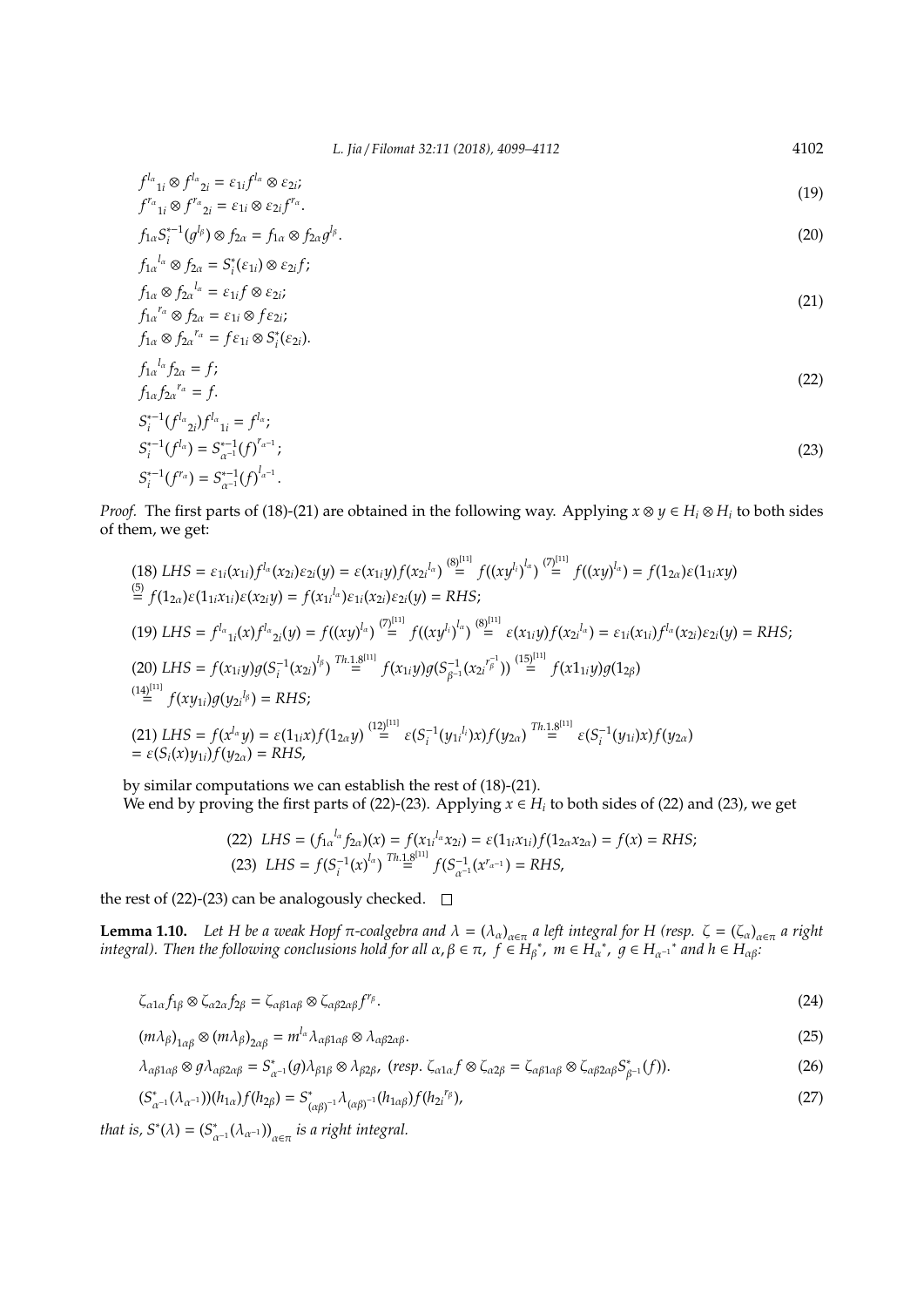*Proof.* Applying  $x \otimes y \in H_{\alpha\beta} \otimes H_{\alpha\beta}$  into two sides of (24)-(25), we have

(24) LHS = 
$$
\zeta_{\alpha}(x_{1\alpha}y_{1\alpha})f(x_{2\beta}y_{2\beta}) \stackrel{(17)}{=} \zeta_{\alpha\beta}(x_{1\alpha\beta}y_{1\alpha\beta})f((x_{2i}y_{2i})^{r_{\beta}})^{(\frac{15}{2})} \zeta_{\alpha\beta}(xy_{1\alpha\beta})f(S_{\beta}(1_{2\beta-1}))
$$
  
\n(15)<sup>[11]</sup>  
\n(25) LHS =  $m(x_{1\alpha}y_{1\alpha})\lambda_{\beta}(x_{2\beta}y_{2\beta}) \stackrel{(17)}{=} m((x_{1i}y_{1i})^{l_{\alpha}})\lambda_{\alpha\beta}(x_{2\alpha\beta}y_{2\alpha\beta}) \stackrel{(7)}{=} m((x_{1i}y_{1i}^{l_{1}})^{l_{\alpha}})\lambda_{\alpha\beta}(x_{2\alpha\beta}y_{2\alpha\beta})$   
\n(8)<sup>[11]</sup>  
\n(9)<sup>[11]</sup>  
\n(19)<sup>[11]</sup>  
\n(19)<sup>[12]</sup>  
\n(19)<sup>[13]</sup>  
\n(19)<sup>[14]</sup>  
\n(19)<sup>[16]</sup>  
\n(19)<sup>[17]</sup>  
\n(19)<sup>[18]</sup>  
\n(19)<sup>[19]</sup>  
\n(19)<sup>[19]</sup>  
\n(19)<sup>[10]</sup>  
\n(19)<sup>[11]</sup>  
\n(19)<sup>[10]</sup>  
\n(19)<sup>[11]</sup>  
\n(19)<sup>[11]</sup>  
\n(19)<sup>[10]</sup>  
\n(19)<sup>[11]</sup>  
\n(19)<sup>[11]</sup>  
\n(19)<sup>[11]</sup>  
\n(19)<sup>[11]</sup>  
\n(19)<sup>[11]</sup>  
\n(19)<sup>[11]</sup>  
\n(19)<sup>[11]</sup>  
\n(19)<sup>[11]</sup>  
\n(19)<sup>[11]</sup>  
\n(19)<sup>[11]</sup>  
\n(19)<sup>[11]</sup>  
\n(19)<sup>[11]</sup>  
\n(19)<sup>[11]</sup>  
\n(19)<sup>[11]</sup>  
\n(19)<sup>[11]</sup>  
\n(19)<sup>[11]</sup><

 $(15)$ [11]

**Definition 1.11.** *Let*  $H = \bigoplus_{\alpha \in \pi} H_{\alpha}$  *be a weak Hopf algebra such that* H *is a* π-graded algebra and each component  $(H_\alpha, \Delta_\alpha, \varepsilon_\alpha)$  *is a coalgebra verifying*  $\Delta_{\alpha\beta}(hg) = \Delta_\alpha(h)\Delta_\beta(g)$  *for any*  $h \in H_\alpha$  *and*  $g \in H_\beta$ *. An algebra A is called a left H-*π*-module algebra* if *A* is a left *H*-module with a module structure decomposition *H*α-module via  $\bullet_{\alpha}: H_{\alpha} \otimes A \to A$ ,  $h \otimes a \mapsto h \bullet_{\alpha} a$  for all  $\alpha \in \pi$ , such that the following assertions are satisfied:

$$
h\bullet_{\alpha}(ab)=(h_{1\alpha}\bullet_{\alpha}a)(h_{2\alpha}\bullet_{\alpha}b),\ h\in H_{\alpha},\ a,b\in A.
$$
\n(28)

$$
h\bullet_{\alpha}1 = h^{l_{\alpha}}\bullet_{\alpha}1, \ h \in H_{\alpha}.\tag{29}
$$

**Example 1.12.** (1) Let H be a finitely dimensional weak Hopf  $\pi$ -coalgebra. Then it is easy to prove that H<sup>∗</sup> =  $\oplus_{\alpha \in \pi} H_{\alpha}$ <sup>\*</sup> *is a weak Hopf algbra such that each component*  $(H_\alpha^*, \mu_\alpha^*, n_\alpha^*)$  *is a coalgebra verifying*  $\mu_\alpha \beta^*(fg) = (\mu_\alpha^* f)(\mu_\beta^* g)$  for  $any f \in H_\alpha^*$  and  $g \in H_\beta^*.$ 

*(2) Let H be a finitely dimensional weak Hopf* π*-coalgebra. Then it is easy to show that an algebra A is a left H*∗ *-*π*-module algebra if and only if it is a right H-*π*-comodulelike algebra. In fact, if A is a left H*<sup>∗</sup> *-*π*-module algebra,* as in the weak Hopf case, A becomes a right weak H-π-comdulelike algebra via  $\rho = \{\rho_\alpha(a) = u^*_\alpha \bullet_\alpha a \otimes u_\alpha\}_{\alpha \in \pi'}$  where  $u^*_{\alpha}$  and  $u_{\alpha}$  are dual basis in  $H_{\alpha}$ <sup>\*</sup> and  $H_{\alpha}$ . Firstly we have the fact  $u^*_{\alpha\beta}\otimes u_{\alpha\beta1\alpha}\otimes u_{\alpha\beta2\beta} = u^*_{\alpha}u^*_{\beta}$  $\mu_{\beta}^* \otimes u_{\alpha} \otimes u_{\beta}$  and  $u_{\alpha1\alpha}^*$  ⊗  $u_{\alpha2\alpha}^*$  ⊗  $u_\alpha = u_\alpha^*$  ⊗  $u_\alpha u_\alpha$ . Now we show that A is a right weak H-π-comdulelike algebra. Indeed, for any  $a, b \in A$ ,  $\alpha, \beta \in \pi$ , we have

$$
a_{[0]}\otimes a_{([1],\alpha\beta)1\alpha}\otimes a_{([1],\alpha\beta)2\beta}=u_{\alpha\beta}^*\bullet_{\alpha\beta}a\otimes u_{\alpha\beta1\alpha}\otimes u_{\alpha\beta2\beta}=u_{\alpha}^*\bullet_{\alpha}(u_{\beta}^*\bullet_{\beta}a)\otimes u_{\alpha}\otimes u_{\beta}=a_{[0][0]}\otimes a_{[0][(1],\alpha)}\otimes a_{([1],\beta)};
$$

$$
\varepsilon(a_{([1],i)})a_{[0]} = u_i^* \bullet_i a \varepsilon(u_i) = \varepsilon \bullet_i a = a;
$$

 $(ab)_{[0]}\otimes (ab)_{([1],\alpha)}=u_\alpha^*\bullet_\alpha(ab)\otimes u_\alpha=(u_{\alpha1\alpha}^*\bullet_\alpha a)(u_{\alpha2\alpha}^*\bullet_\alpha b)\otimes u_\alpha=(u_\alpha^*\bullet_\alpha a)(u_\alpha^*\bullet_\alpha b)\otimes u_\alpha u_\alpha=a_{[0]}b_{[0]}\otimes a_{([1],\alpha)}b_{([1],\alpha)};$ 

 $1_{[0]}a\otimes 1_{([1],\alpha)}=(u_\alpha^*\bullet_\alpha 1)a\otimes u_\alpha\stackrel{(29)}{=}(u_\alpha^{*_{l_\alpha}}\bullet_\alpha 1)a\otimes u_\alpha\stackrel{(28)}{=}( \varepsilon_{1\alpha}u_\alpha^{*_{l_\alpha}}\bullet_\alpha 1)(\varepsilon_{2\alpha}\bullet_\alpha a)\otimes u_\alpha=(u_\alpha^{*_{l_\alpha}}{}_{1\alpha}\bullet_\alpha 1)(u_\alpha^{*_{l_\alpha}}{}_{2\alpha}\bullet_\alpha a)\otimes u_\alpha$  $\stackrel{(28)}{=} u_{\alpha}^{* l_{\alpha}} \bullet_{\alpha} a \otimes u_{\alpha} = u_{i}^{*}$  $i^*$ **•***i* $a \otimes u_i^{l_\alpha} = a_{[0]} \otimes a_{([1],i)}^{l_\alpha}$ 

where the last equlity comes from the fact that  $u_\alpha^{*\,l_\alpha}\otimes u_\alpha=u_i^*$  $\int_i^*$ ⊗ *u*<sub>*i*</sub><sup>*l*</sup>α *for all* α ∈ π. In fact, applying  $h \otimes f$  ∈  $H_i \otimes H$ <sub>α</sub><sup>\*</sup> *into the two sides we have LHS* =  $u_\alpha^*$ <sup>*l*</sup><sub>a</sub>(*h*)*f*( $u_\alpha$ ) =  $u_\alpha^*(h^{l_\alpha})$ *f*( $u_\alpha$ ) = *f*( $h^{l_\alpha}$ ) = *RHS*.

*Conversely, if A is a right weak H-*π*-comdulelike algebra, then A becomes a left H*<sup>∗</sup> *-*π*-module algebra via*

$$
\bullet = \{ f \bullet_{\alpha} a = f(a_{([1], \alpha)}) a_{[0]}, \ f \in H_{\alpha}^*, \ a \in A \}_{\alpha \in \pi}.
$$

 $\Box$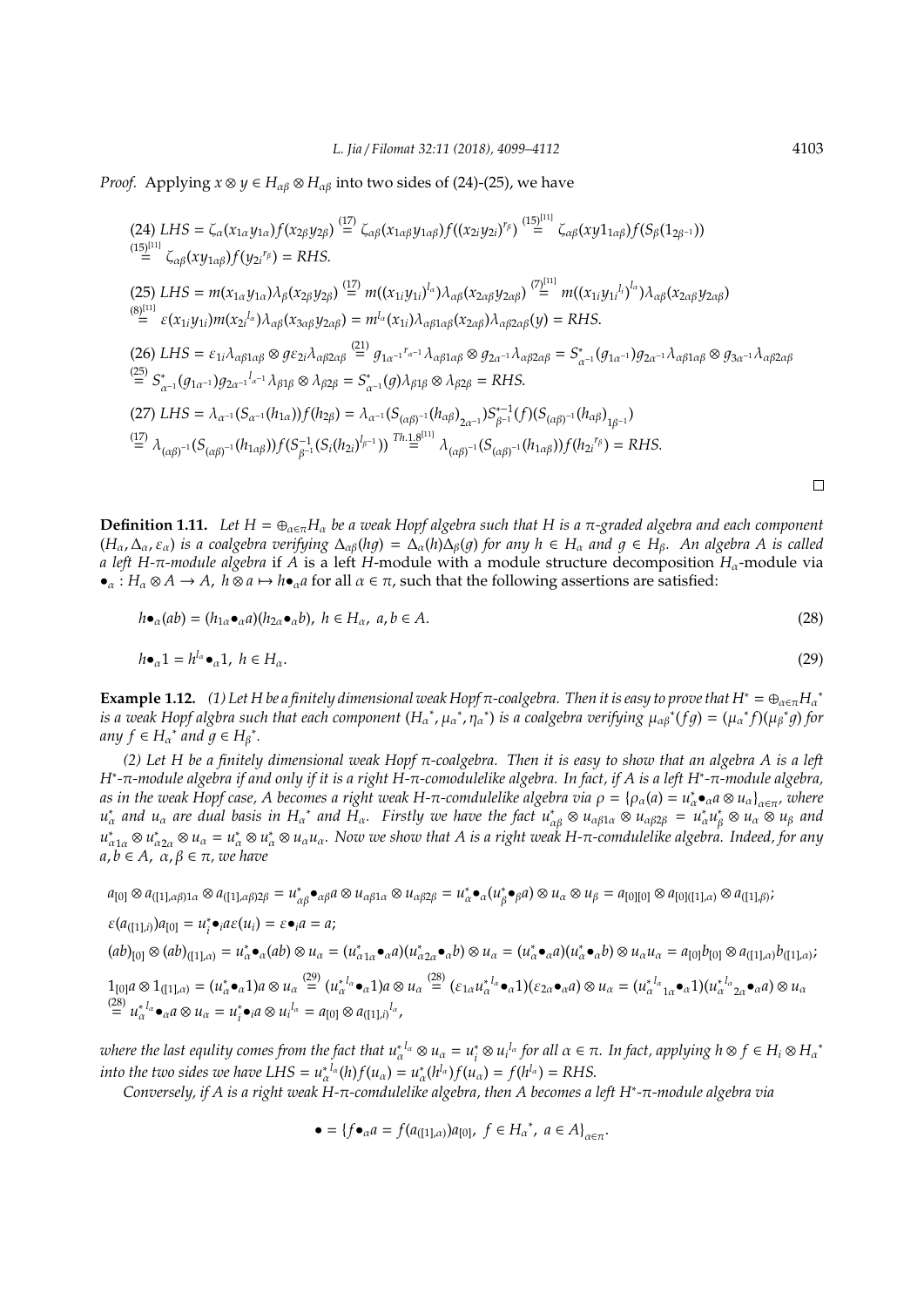$\text{Im } \text{fact, for any } f \in H_{\alpha}^*, \ g \in H_{\beta}^*, \ a, b \in A, \ \alpha, \beta \in \pi \ \text{we have,}$ 

$$
f \bullet_{\alpha}(g \bullet_{\beta} a) = g(a_{([1],\beta)}) f(a_{[0][[1],\alpha)}) a_{[0][0]} \stackrel{(3)}{=} g(a_{([1],\alpha\beta)2\beta}) h(a_{([1],\alpha\beta)1\alpha}) a_{[0]} = (fg)(a_{([1],\alpha\beta)}) a_{[0]} = (fg) \bullet_{\alpha\beta} a;
$$
  
\n
$$
\varepsilon \bullet_{i} a = \varepsilon (a_{([1],i)}) a_{[0]} = a;
$$
  
\n
$$
f \bullet_{\alpha}(ab) = f((ab)_{([1],\alpha)})(ab)_{[0]} \stackrel{(14)}{=} f(a_{([1],\alpha)}b_{([1],\alpha)}) a_{[0]} b_{[0]} = f_{1\alpha}(a_{([1],\alpha)}) a_{[0]} f_{2\alpha}(b_{([1],\alpha)}) a_{[0]} = (f_{1\alpha} \bullet_{\alpha} a)(f_{2\alpha} \bullet_{\alpha} b);
$$
  
\n
$$
f \bullet_{\alpha} 1 = f(1_{([1],\alpha)}) 1_{[0]} \stackrel{(16)}{=} f(1_{([1],\beta}) a_{[0]} = f_{1\alpha} \bullet_{\alpha} 1.
$$

**Proposition 1.13.** Let H be a weak Hopf π-coalgebra and A a right weak H-π-comdulelike algebra. Then  $A\sharp_{H^d}H^* =$  $\oplus_{\alpha\in\pi}(A\sharp_{H_{\alpha}}H_{\alpha}^*)$  is an associative algebra with the unit 1‡ε, where the multiplication defined by (a#f)(b#g) =  $a(f_{1\alpha}\bullet_{\alpha}b)\nparallel f_{2\alpha}g$  and A is a right  $H_{\alpha}^{\phantom{\alpha\beta}\ast l}$ -module via the action given by  $a\leftarrow f^{l_{\alpha}}=S^{*-1}_{i}(f^{l_{\alpha}})\bullet_{i}a$ ,  $a,b\in A$ ,  $f\in H_{\alpha}^{\phantom{\alpha}\ast}$ ,  $g\in H_{\alpha}^{\phantom{\alpha}\ast}$  $H_{\beta}$ \*.

*Proof.* Firstly we have the following identity

$$
a \leftarrow f^{l_{\alpha}} = S_i^{*-1}(f^{l_{\alpha}}) \bullet_i a \stackrel{(28)}{=} (S_i^{*-1}(f^{l_{\alpha}})_{1i} \bullet_i a)(S_i^{*-1}(f^{l_{\alpha}})_{2i} \bullet_i 1) \stackrel{(19)}{=} (\varepsilon_{1i} \bullet_i a)(\varepsilon_{2i} S_i^{*-1}(f^{l_{\alpha}}) \bullet_i 1)
$$
  
\n
$$
\stackrel{(28)}{=} a(S_i^{*-1}(f^{l_{\alpha}}) \bullet_i 1) \stackrel{Th.1.8^{[11]}}{=} a(f^{l_{\alpha}} \bullet_i 1).
$$
\n(30)

Now we prove that the multiplication is reasonable. In fact, for any  $f \in H_{\alpha}^*$ ,  $g \in H_{\beta}^*$ ,  $l \in H_{\gamma}^*$ ,  $a, b \in$ *A*,  $\alpha$ ,  $\beta$  ∈ π we have,

$$
(a \leftarrow f^{l_{\alpha}}\sharp l)(b\sharp g) = a(f^{l_{\alpha}}\bullet i)(l_{1\gamma}\bullet_{\gamma}b)\sharp l_{2\gamma}g \stackrel{(28)}{=} a(\varepsilon_{1i}f^{l_{\alpha}}\bullet i)(\varepsilon_{2i}l_{1\gamma}\bullet_{\gamma}b)\sharp l_{2\gamma}g \stackrel{(19)}{=} a(f^{l_{\alpha}}_{1i}\bullet i)(f^{l_{\alpha}}_{2i}l_{1\gamma}\bullet_{\gamma}b)\sharp l_{2\gamma}g
$$
  
\n
$$
(a\sharp l)(b\sharp f^{l_{\alpha}}g) = a(l_{1\gamma}\bullet_{\gamma}b)\sharp l_{2\gamma}f^{l_{\alpha}}g \stackrel{(20)}{=} a(l_{1\gamma}S_{i}^{*-1}(f^{l_{\alpha}})\bullet_{\gamma}b)\sharp l_{2\gamma}g \stackrel{(23)}{=} a(l_{1\gamma}S_{\alpha^{-1}}^{*-1}(f)^{r_{\alpha^{-1}}}\bullet_{\gamma}b)\sharp l_{2\gamma}g
$$
  
\n
$$
(a\sharp l)(b\sharp f^{l_{\alpha}}g) = a(l_{1\gamma}\bullet_{\gamma}b)\sharp l_{2\gamma}f^{l_{\alpha}}g \stackrel{(20)}{=} a(l_{1\gamma}S_{i}^{*-1}(f^{l_{\alpha}})\bullet_{\gamma}b)\sharp l_{2\gamma}g \stackrel{(23)}{=} a(l_{1\gamma}S_{\alpha^{-1}}^{*-1}(f)^{r_{\alpha^{-1}}}\bullet_{\gamma}b)\sharp l_{2\gamma}g
$$
  
\n
$$
= a(l_{1\gamma}\bullet_{\gamma}b)(l_{2\gamma}S_{\alpha^{-1}}^{*-1}(f)^{r_{\alpha^{-1}}}\bullet_{\gamma}1)\sharp l_{3\gamma}g \stackrel{(29)}{=} a(l_{1\gamma}\bullet_{\gamma}b)(l_{2\gamma}f^{l_{\alpha}}\bullet_{\gamma}1)\sharp l_{3\gamma}g = (a\sharp l)(b \leftarrow f^{l_{\alpha}}\sharp g).
$$

Next we have to show that  $A\sharp H^*$  is a unital associative algebra. In fact, for any  $f \in H_{\alpha}^*$ ,  $g \in H_{\beta}^*$ ,  $l \in$  $H<sub>γ</sub><sup>*</sup>$ , a, b, c ∈ A, α, β ∈ π,

$$
[(a\sharp f)(b\sharp g)](c\sharp l) = a(f_{1\alpha}\bullet_{\alpha}b)(f_{2\alpha}g_{1\beta}\bullet_{\alpha\beta}c)\sharp f_{3\alpha}g_{2\beta}l \stackrel{(17)}{=} a(f_{1\alpha}\bullet_{\alpha}(bg_{1\beta}\bullet_{\beta}c))\sharp f_{2\alpha}g_{2\beta}l = (a\sharp f)[(b\sharp g)(c\sharp l)];
$$
  
\n
$$
(a\sharp f)(1\sharp \varepsilon) = a(f_{1\alpha}\bullet_{\alpha}1)\sharp f_{2\alpha} = a\sharp f_{1\alpha}^{l_{\alpha}}f_{2\alpha} \stackrel{(22)}{=} a\sharp f;
$$
  
\n
$$
(1\sharp \varepsilon)(a\sharp f) = \varepsilon_{1i}\bullet_{i}a\sharp \varepsilon_{2i}f \stackrel{(21)'}{=} \varepsilon_{1i}\bullet_{i}a\sharp \varepsilon_{2i}^{l_{i}}f = (\varepsilon_{1i}\bullet_{i}a)(\varepsilon_{2i}\bullet_{i}1)\sharp f \stackrel{(28)}{=} a\sharp f.
$$

Thus we complete the proof.  $\square$ 

For simplicity we denote  $a\sharp f$  by  $af$  for any  $a \in A$  and  $f \in H_{\alpha}^*$ , and hence we have the following assertions.

**Lemma 1.14.** *Let H be a weak Hopf* π*-coalgebra and A a right weak H-*π*-comdulelike algebra. Then for all*  $a \in A$ ,  $b \in A^{coH}$  *and*  $f \in H_{\alpha}^*$ ,

$$
fa = (f_{1\alpha} \bullet_{\alpha} a) f_{2\alpha}, \tag{31}
$$

$$
fb = bf,\tag{32}
$$

$$
f_{2\alpha}(S_{\alpha^{-1}}^{*-1}(f_{1\alpha})\bullet_{\alpha}a)=af.
$$
\n(33)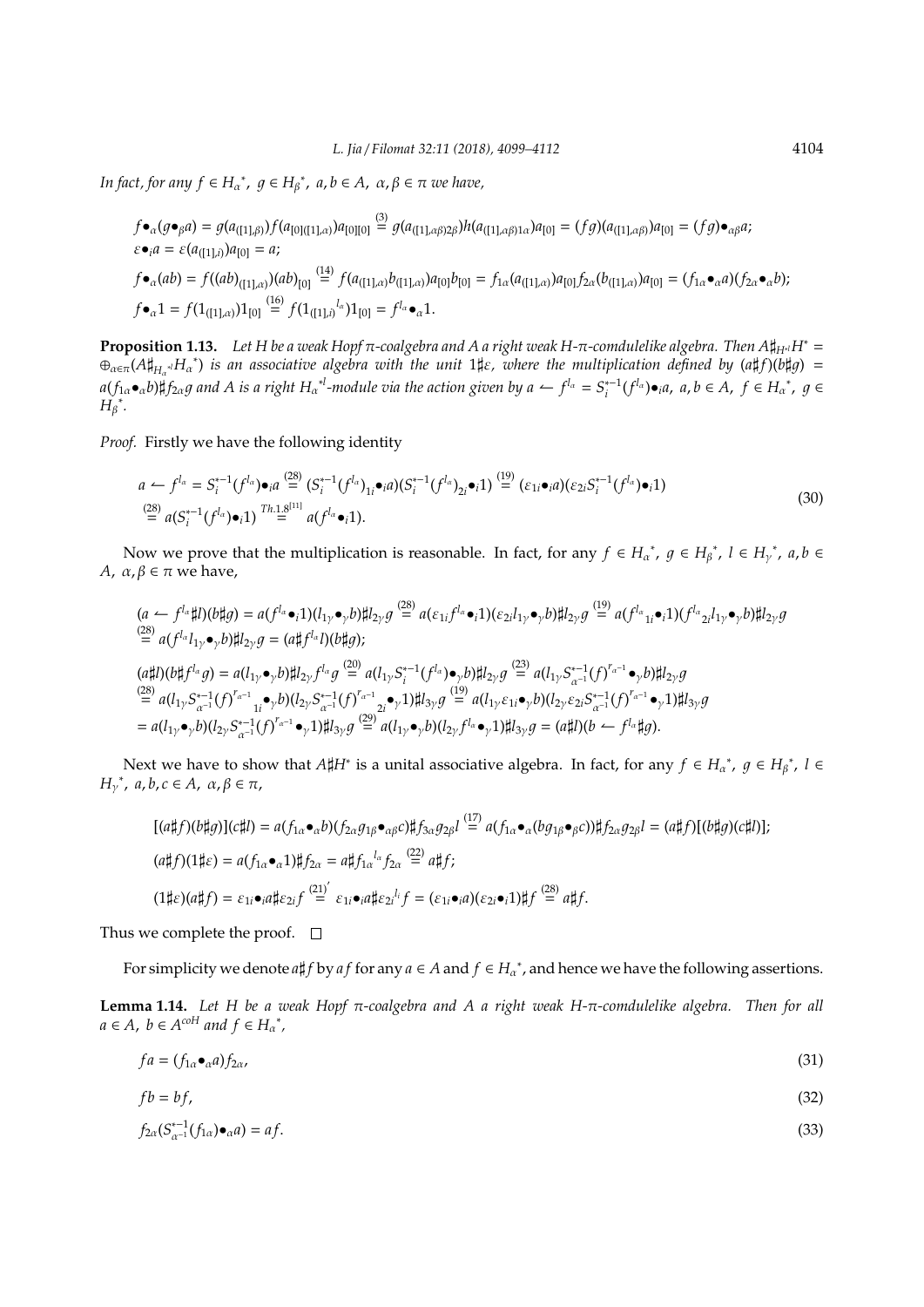*Proof.* In fact, for any  $a \in A$ ,  $b \in A^{coH}$  and  $f \in H_a^*$ , we have

$$
fa = (1 \sharp f)(a \sharp \varepsilon) = (f_{1\alpha} \bullet_{\alpha} a) \sharp f_{2\alpha} = (f_{1\alpha} \bullet_{\alpha} a) f_{2\alpha};
$$
  
\n
$$
fb = (f_{1\alpha} \bullet_{\alpha} b) f_{2\alpha} = f(b_{([1], \alpha)}) b_{[0]} f_{2\alpha} = f_{1\alpha}^{l_{\alpha}} (b_{([1], i)}) b_{[0]} f_{2\alpha} = (f_{1\alpha}^{l_{\alpha}} \bullet_{i} b) f_{2\alpha} \stackrel{(21)}{=} (S_{i}^{*} (\varepsilon_{1i}) \bullet_{i} b) \varepsilon_{2i} f_{2\alpha} \stackrel{(21)}{=} (\varepsilon_{1i}^{l_{i}} \bullet_{i} b) \varepsilon_{2i} f_{2\alpha}
$$
  
\n
$$
= (\varepsilon_{1i} \bullet_{i} b) \varepsilon_{2i} f_{2\alpha} = b S_{i}^{*} (\varepsilon_{1i}) \varepsilon_{2i} f = b f;
$$
  
\n
$$
f_{2\alpha} (S_{\alpha^{-1}}^{*-1} (f_{1\alpha}) \bullet_{\alpha^{-1}} a) = ((f_{2\alpha} S_{\alpha^{-1}}^{*-1} (f_{1\alpha})) \bullet_{i} a) f_{3\alpha} \stackrel{(23)}{=} (S_{\alpha^{-1}}^{*-1} (f_{1\alpha})^{r_{\alpha^{-1}}} \bullet_{i} a) f_{2\alpha} = af_{1\alpha}^{l_{\alpha}} f_{2\alpha} \stackrel{(22)}{=} af.
$$

Let *H* be a weak Hopf π-coalgebra and *A* a right weak *H*-π-comdulelike algebra. Then *A coH* is a subalgebra of *A* and so *A* is both a left *A<sup>coH</sup>-*module and right *A<sup>coH</sup>-*module via the multiplication. Directly from Lemma 1.6 it is clear that  $1 \in A^{coH}$ . In fact, for any  $a, b \in A^{coH}$ ,

$$
(ab)_{[0]} \otimes (ab)_{([1],\alpha)} = a_{[0]}b_{[0]} \otimes a_{([1],i)}^{l_{\alpha}} b_{([1],i)}^{l_{\alpha}} \stackrel{(11)}{=} a_{[0]}b_{[0]} \otimes (a_{([1],i)}^{l_i} b_{([1],i)})^{l_{\alpha}} = a_{[0]}b_{[0]} \otimes (a_{([1],i)}b_{([1],i)})^{l_{\alpha}}
$$
  
=  $(ab)_{[0]} \otimes (ab)_{([1],i)}^{l_{\alpha}}$ 

thus  $ab \in A^{coH}$ .

**Lemma 1.15.** *Let H be a weak Hopf* π*-coalgebra and A a right weak H-*π*-comdulelike algebra. Then (1) A* is a left and right π-graded A\H+ -module under the graded action given by for all a, b ∈ A, f ∈ H<sub>α</sub><sup>\*</sup>,

$$
(a\sharp f)\rhd b=a(f\bullet_\alpha b),\ \ b\lhd (a\sharp f)=S_{\alpha^{-1}}^{*-1}(f)\bullet_{\alpha^{-1}}(ba).
$$

*(2) A is both AcoH-A*]*H*<sup>∗</sup> *-bimodule and A*]*H*<sup>∗</sup> *-AcoH-bimodule, where A is AcoH-module via the multiplication.*

*Proof.* To prove the statement (1) we firstly claim that the above actions are reasonable. In fact, for any  $a, b \in A$ ,  $f \in H_{\alpha}^*$ ,  $g \in H_{\beta}^*$ , we have

$$
(a \leftarrow f^{l_{\alpha}}\sharp g) \rhd b = (a \leftarrow f^{l_{\alpha}})(g\bullet_{\beta}b) \stackrel{(30)}{=} a(f^{l_{\alpha}}\bullet_{i}1)(g\bullet_{\beta}b) \stackrel{(28)}{=} a(\varepsilon_{1i}f^{l_{\alpha}}\bullet_{i}1)(\varepsilon_{2i}g\bullet_{\beta}b) \stackrel{(19)}{=} a(f^{l_{\alpha}}_{1i}\bullet_{i}1)(f^{l_{\alpha}}_{2i}g\bullet_{\beta}b)
$$
  
\n
$$
(28) \ a(f^{l_{\alpha}}g\bullet_{\beta}b) = (a\sharp f^{l_{\alpha}}g) \rhd b;
$$
  
\n
$$
b \lhd (a \leftarrow f^{l_{\alpha}}\sharp g) = g(S_{\beta^{-1}}^{-1}(b_{([1],\beta^{-1})}a_{([1],\beta^{-1})}1_{[0]([1],\beta^{-1})}))f(1_{([1],i)}^{l_{\alpha}})b_{[0]}a_{[0]}1_{[0][0]}
$$
  
\n
$$
(\stackrel{(15)}{=} g(S_{\beta^{-1}}^{-1}(b_{([1],\beta^{-1})}a_{([1],\beta^{-1})}1_{([1],\beta^{-1})})f(1_{2i}^{l_{\alpha}})b_{[0]}a_{[0]}1_{[0]} = g(S_{\beta^{-1}}^{-1}(b_{([1],\beta^{-1})}1_{[1,\beta^{-1})}1_{[1,\beta^{-1})})f(1_{2i}^{l_{\alpha}})b_{[0]}a_{[0]}
$$
  
\n
$$
= g(S_{\beta^{-1}}^{-1}((b_{([1],\beta^{-1})}a_{([1],\beta^{-1})})_{1\beta^{-1}}))f(S_{\alpha^{-1}}^{-1}((b_{([1],\beta^{-1})}a_{([1],\beta^{-1})})_{2i}^{l_{\alpha}-1}))b_{[0]}a_{[0]}
$$
  
\n
$$
= (f^{l_{\alpha}}g)(S_{\beta^{-1}}^{-1}(b_{([1],\beta^{-1})}a_{([1],\beta^{-1})}))b_{[0]}a_{[0]} = b \lhd (a\sharp f^{l_{\alpha}}g).
$$

Secondly we prove that *A* exactly is a left and right *A\*#H<sup>\*</sup>-module. In fact, for any *a*, *b*, *c* ∈ *A*, *f* ∈ *H*<sub>α</sub><sup>\*</sup>, *g* ∈  $H_{\beta}^*$ , we have

 $[(a \sharp f)(b \sharp g)] \rhd c = (a(f_{1\alpha} \bullet_{\alpha} b) \sharp f_{2\alpha} g) \rhd c = af_{1\alpha}(b_{([1], \alpha)} )f_{2\alpha}(c_{([1], \alpha \beta 1\alpha)}) g(c_{([1], \alpha \beta 2\beta)}) b_{[0]} c_{[0]}$  $\stackrel{(3)}{=} af_{1\alpha}(b_{([1],\alpha)})f_{2\alpha}(c_{[0]([1],\alpha)})g(c_{([1],\beta)})b_{[0]}c_{[0][0]} = (a\sharp f) \triangleright ((b\sharp g)] \triangleright c);$  $(1 \sharp \varepsilon) \triangleright c = \varepsilon (c_{([1],i)}) c_{[0]} = c;$  $c \lhd [(a \sharp f)(b \sharp g)] = f_{2\alpha}(S_{\alpha^{-1}}^{-1}(c_{([1],(\alpha\beta)^{-1}2\alpha^{-1})}a_{([1],(\alpha\beta)^{-1}2\alpha^{-1})}b_{[0][[1],(\alpha\beta)^{-1}2\alpha^{-1})}))f_{1\alpha}(b_{([1],\alpha)})$  $\times g(S_{\beta^{-1}}^{-1}(c_{([1],(\alpha\beta)^{-1}1\beta^{-1})}a_{([1],(\alpha\beta)^{-1}1\beta^{-1})}b_{[0]([1],(\alpha\beta)^{-1})1\beta^{-1}}))c_{[0]}a_{[0]}b_{[0][0]}$  $\stackrel{(3)}{=} f(S_{\alpha^{-1}}^{-1}(b_{([1],\beta^{-1})2i}^{l_{\alpha^{-1}}})S_{\alpha^{-1}}^{-1}(c_{([1],(\alpha\beta)^{-1}2\alpha^{-1})}a_{([1],(\alpha\beta)^{-1}2\alpha^{-1})}))g(S_{\beta^{-1}}^{-1}(c_{([1],(\alpha\beta)^{-1}1\beta^{-1})}a_{([1],(\alpha\beta)^{-1})1\beta^{-1}}b_{([1],\beta^{-1})1\beta^{-1}}))c_{[0]}a_{[0]}b_{[0]}$  $\stackrel{(14)^{[11]}}{=} f(S_{\alpha^{-1}}^{-1}(1_{2\alpha^{-1}})S_{\alpha^{-1}}^{-1}(c_{([1],(\alpha\beta)^{-1}2\alpha^{-1})}a_{([1],(\alpha\beta)^{-1}2\alpha^{-1})}))g(S_{\beta^{-1}}^{-1}(c_{([1],(\alpha\beta)^{-1}1\beta^{-1}})a_{([1],(\alpha\beta)^{-1})1\beta^{-1}}1_{1\beta^{-1}}b_{([1],\beta^{-1})}))c_{[0]}a_{[0]}b_{[0]}$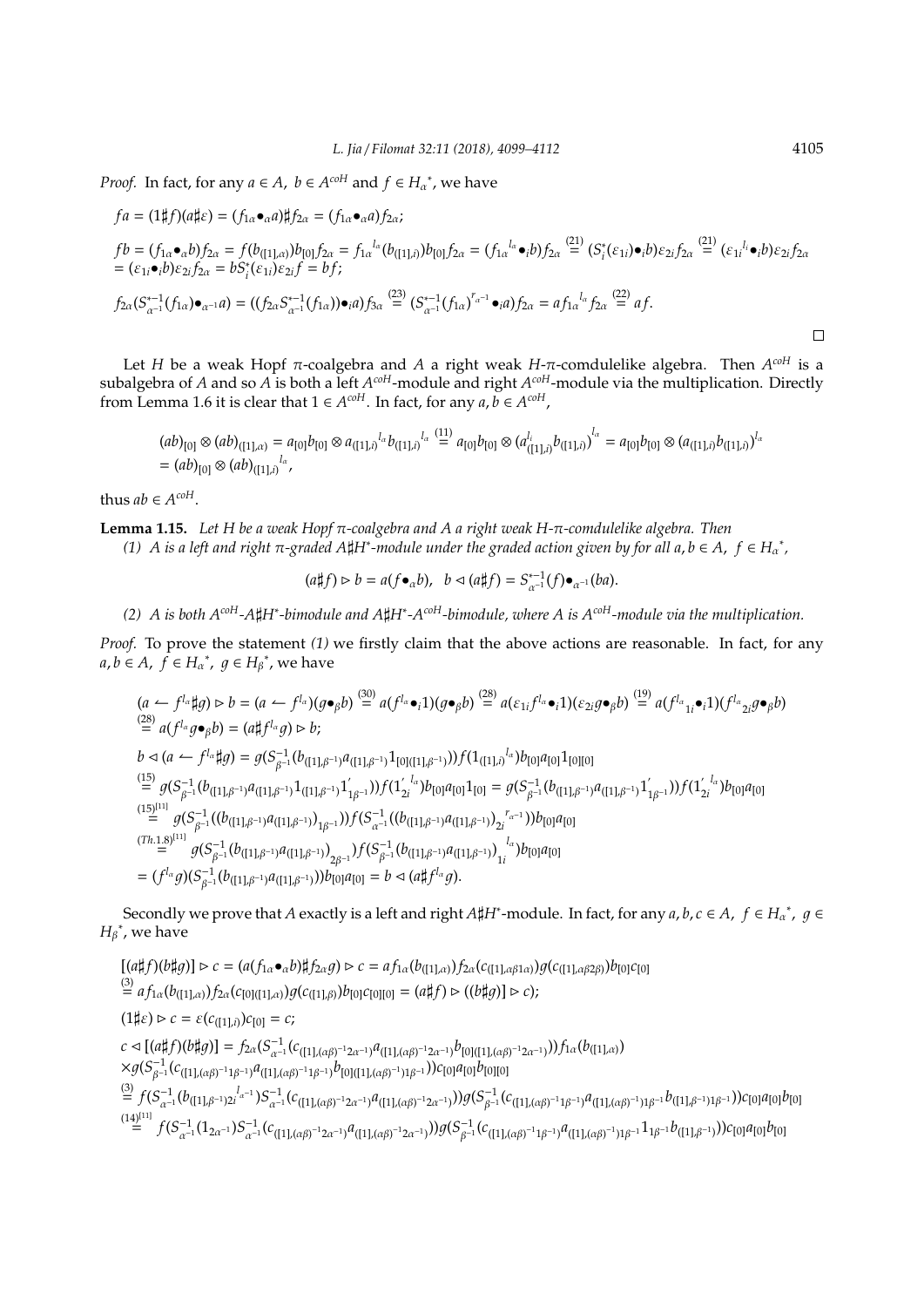$$
= f(S_{\alpha^{-1}}^{-1}(c_{([1],(\alpha\beta)^{-1}2\alpha^{-1})}a_{([1],(\alpha\beta)^{-1}2\alpha^{-1})})g(S_{\beta^{-1}}^{-1}(c_{([1],(\alpha\beta)^{-1}1\beta^{-1})}a_{([1],(\alpha\beta)^{-1})1\beta^{-1}}b_{([1],\beta^{-1})})c_{[0]}a_{[0]}b_{[0]} = (c_{[0]}a_{[0]}) \lhd (b\sharp g)f(S_{\alpha^{-1}}^{-1}(c_{([1],\alpha^{-1})}a_{([1],\alpha^{-1})})) = (c \lhd (a\sharp f)) \lhd (b\sharp g);
$$

$$
c \lhd (1 \sharp \varepsilon) = \varepsilon (S_i^{-1} (c_{([1],i)})) c_{[0]} = \varepsilon (c_{([1],i)}) c_{[0]} = c.
$$

To prove the statement *(2)* we only need to show that *A* is a bimodule. In fact, for any  $a, b \in A$ ,  $f \in$ *H*<sub>a</sub><sup>\*</sup>,  $x \in A^{coH}$ , we have

$$
(xa) \lhd (b \sharp f) = f(S_{\alpha^{-1}}^{-1}(x_{([1], \alpha^{-1})}a_{([1], \alpha^{-1})}b_{([1], \alpha^{-1})}))x_{[0]}a_{[0]}b_{[0]} \xrightarrow{(Th.1.8)^{[11]}} f(S_{\alpha^{-1}}^{-1}(x_{([1], i)}^{T_a})a_{([1], \alpha^{-1})}b_{([1], \alpha^{-1})}))x_{[0]}a_{[0]}b_{[0]}
$$
\n
$$
\stackrel{(15)}{=} f(S_{\alpha^{-1}}^{-1}(1_{([1], \alpha^{-1})}a_{([1], \alpha^{-1})}b_{([1], \alpha^{-1})}))x1_{[0]}a_{[0]}b_{[0]} = f(S_{\alpha^{-1}}^{-1}(a_{([1], \alpha^{-1})}b_{([1], \alpha^{-1})}))xa_{[0]}b_{[0]} = x(a \lhd (b \sharp f));
$$
\n
$$
(b \sharp f) \rhd (ax) = ba_{[0]}x_{[0]}f(a_{([1], \alpha)}x_{([1], \alpha)}) = ba_{[0]}x_{[0]}f(a_{([1], \alpha)}x_{([1], i)}^{T_a}) \stackrel{(15)}{=} ba_{[0]}1_{[0]}xf(a_{([1], \alpha)}1_{([1], \alpha)})
$$
\n
$$
= ba_{[0]}xf(a_{([1], \alpha)}) = ((b \sharp f) \rhd a)x.
$$

Thus we complete the proof.  $\square$ 

**Lemma 1.16.** Let H be a weak Hopf  $\pi$ -coalgebra with S-fixed left integral  $\lambda = (\lambda_\alpha)_{\alpha \in \pi}$  and A a right weak H- $\pi$  $f$  *comdulelike algebra and A a right weak H-* $\pi$ *-comdulelike algebra. Then for any a*  $\in$  *A,*  $f$  $\in$  *H* $_\beta$  $^*$ *,* 

$$
\lambda_{\alpha}af = \lambda_{\alpha}(S_{\beta^{-1}}^{*-1}(f)\bullet_{\beta^{-1}}a). \tag{34}
$$

*Proof.* Firstly by (26) and  $S^*_{\alpha}(\lambda_{\alpha}) = \lambda_{\alpha^{-1}}$ , we have

$$
S^*_{\alpha^{-1}\beta}(\lambda_{\alpha^{-1}\beta 2\alpha^{-1}\beta}) \otimes fS^*_{\alpha^{-1}\beta}(\lambda_{\alpha^{-1}\beta 1\alpha^{-1}\beta}) = S^*_{\beta}(f)S^*_{\alpha^{-1}}(\lambda_{\alpha^{-1}2\alpha^{-1}}) \otimes S^*_{\alpha^{-1}}(\lambda_{\alpha^{-1}1\alpha^{-1}}),
$$

applying  $S_{\alpha^{-1}\beta}^{*-1}\otimes S_{\alpha^{-1}}^{*-1}$  to both sides of the above equality we get

$$
\lambda_{\alpha^{-1}\beta 2\alpha^{-1}\beta} \otimes \lambda_{\alpha^{-1}\beta 1\alpha^{-1}\beta} S_{\beta}^{*-1}(f) = \lambda_{\alpha^{-1}2\alpha^{-1}} f \otimes \lambda_{\alpha^{-1}1\alpha^{-1}}.
$$
\n(35)

For any  $a \in A$ ,  $f \in H_{\beta}^*$ , we compute

$$
\lambda_{\alpha}af \stackrel{(33)}{=} \lambda_{\alpha}f_{2\beta}(S_{\beta^{-1}}^{*-1}(f_{1\beta})\bullet_{\beta}a) \stackrel{(31)}{=} (\lambda_{\alpha1\alpha}f_{2\beta}S_{\beta^{-1}}^{*-1}(f_{1\beta})\bullet_{\alpha}a)\lambda_{\alpha2\alpha}f_{3\beta} \stackrel{(24)}{=} (\lambda_{\alpha1\alpha}S_{\beta^{-1}}^{*-1}(f_{1\beta})\bullet_{\alpha\beta^{-1}}a)\lambda_{\alpha2\alpha}f_{2\beta}^{r_{\beta}}
$$
\n
$$
\stackrel{(35)}{=} (\lambda_{\alpha1\alpha}S_{\beta^{-1}}^{*-1}(f_{2\beta}^{r_{\beta}})S_{\beta^{-1}}^{*-1}(f_{1\beta})\bullet_{\alpha\beta^{-1}}a)\lambda_{\alpha2\alpha} \stackrel{(23)}{=} (\lambda_{\alpha1\alpha}S_{\beta^{-1}}^{*-1}(f_{2\beta})^{l_{\beta^{-1}}}S_{\beta^{-1}}^{*-1}(f_{1\beta})\bullet_{\alpha\beta^{-1}}a)\lambda_{\alpha2\alpha}
$$
\n
$$
\stackrel{(19)}{=} ((\lambda_{\alpha}S_{\beta^{-1}}^{*-1}(f_{2\beta})^{l_{\beta^{-1}}})_{1\alpha}S_{\beta^{-1}}^{*-1}(f_{1\beta})\bullet_{\alpha\beta^{-1}}a)(\lambda_{\alpha}S_{\beta^{-1}}^{*-1}(f_{2\beta})^{l_{\beta^{-1}}})_{2\alpha} \stackrel{(31)}{=} \lambda_{\alpha}S_{\beta^{-1}}^{*-1}(f_{2\beta})^{l_{\beta^{-1}}}(\sum_{\beta^{-1}}^{*-1}(f_{1\beta})\bullet_{\beta^{-1}}a) = \lambda_{\alpha}(S_{\beta^{-1}}^{*-1}(f)\bullet_{\beta^{-1}}a),
$$

Thus we complete the proof.  $\square$ 

After these preparations we can give the main result.

**Theorem 1.17.** Let H be a weak Hopf  $\pi$ -coalgebra with S-fixed left integral  $\lambda = (\lambda_\alpha)_{\alpha \in \pi}$  and A a right weak *H-*π*-comdulelike algebra. Then* [*A coH*,*AcoH AA*]*H*<sup>∗</sup> ,*A*]*H*<sup>∗</sup> *AAcoH* , τ, χ] *forms a Morita context, where*

$$
\tau: A \otimes_{A^{coH}} A \to A \sharp H^*, \ \tau(a \otimes b) = (a \lambda_{\alpha} b)_{\alpha \in \pi},
$$
  

$$
\chi: A \otimes_{A \sharp H^*} A \to A^{coH}, \ \chi(a \otimes b) = (\lambda_{\alpha} \bullet_{\alpha} (ab))_{\alpha \in \pi}.
$$

*Proof.* From Lemma1.15 we know that *A* is both an *A*<sup>coH</sup>-A#*H*<sup>∗</sup>-bimodules and an *A*#*H*<sup>∗</sup>-*A*<sup>coH</sup>-bimodules. To verify the conditions for a Morita context we have to show that τ is an *A*‡*H*<sup>∗</sup>-bimodule map which is middle *A coH*-linear, χ is an *A coH*-bimodule map which is middle *A*]*H*<sup>∗</sup> -linear and associativity holds.

Firstly we claim that  $\tau$  is an  $A\sharp H^*$ -bimodule map which is middle  $A^{coH}$ -linear. In fact, for any  $a, b, c \in$ *A*,  $x \in A^{coH}$  and  $f \in H_{\beta}^*$  we have

$$
(c\sharp f)\tau(a\otimes b)=cf a\lambda_{\alpha}b\overset{(31)}{=}c(f_{1\beta}\bullet_{\beta}a)f_{2\beta}\lambda_{\alpha}b\overset{(17)}{=}c(f_{1\beta}\bullet_{\beta}a)f_{2\beta}^{l_{\beta}}\lambda_{\alpha}b\overset{(30)}{=}c(f\bullet_{\beta}a)\lambda_{\alpha}b=\tau((c\sharp f)\rhd a\otimes b);
$$
  

$$
\tau(a\otimes b\lhd (c\sharp f))=\tau(a\otimes S_{\beta^{-1}}^{*-1}(f)\bullet_{\beta^{-1}}(bc))=a\lambda_{\alpha}(S_{\beta^{-1}}^{*-1}(f)\bullet_{\beta^{-1}}(bc))\overset{(34)}{=}a\lambda_{\alpha}bcf=\tau(a\otimes b)(c\sharp f);
$$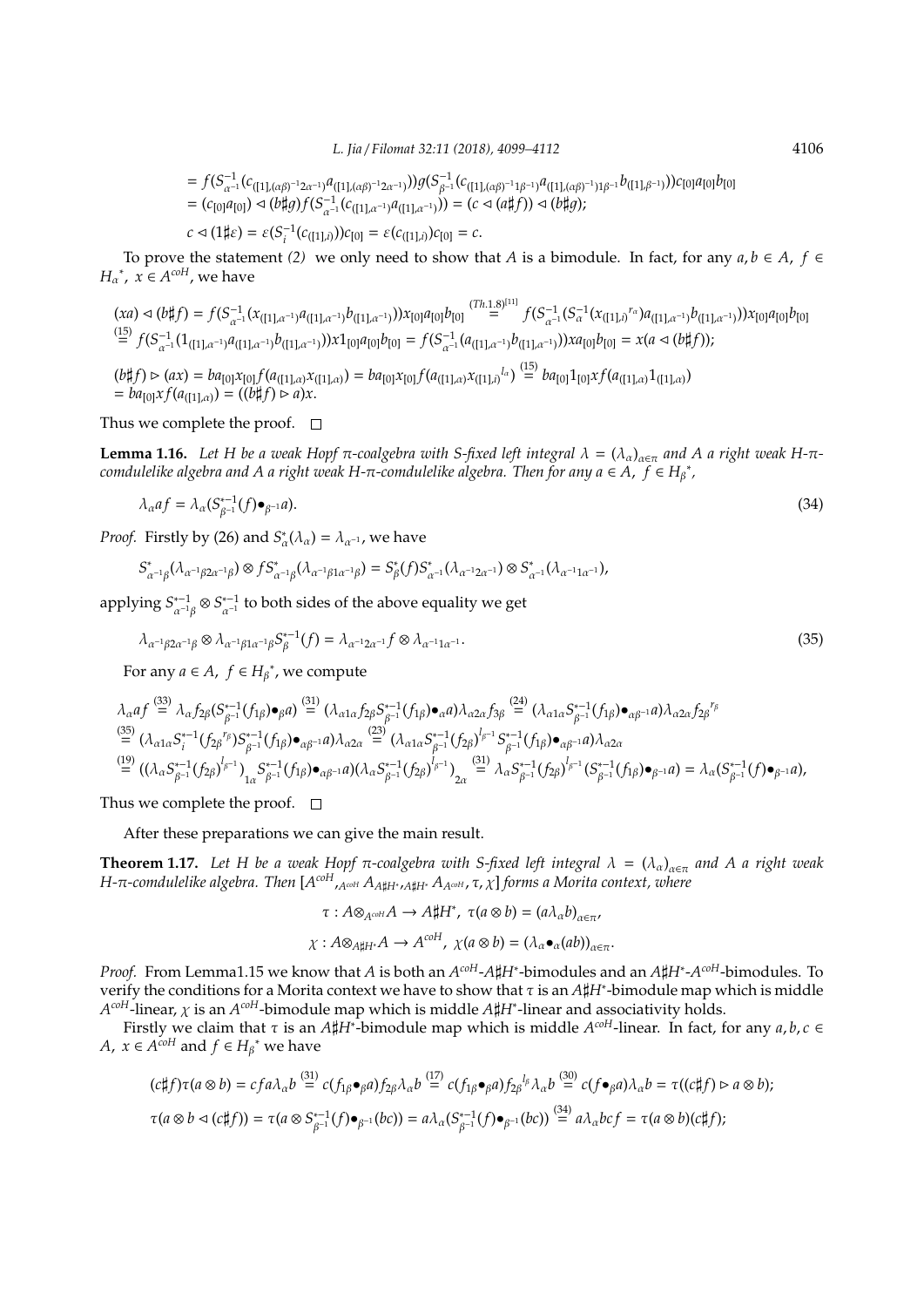*L. Jia* / *Filomat 32:11 (2018), 4099–4112* 4107

$$
\tau(ax \otimes b) = ax\lambda_{\alpha}b \stackrel{(32)}{=} a\lambda_{\alpha}xb = \tau(a \otimes xb).
$$

Secondly we prove that  $\chi$  is an  $A^{coH}$ -bimodule map which is middle  $A\sharp H^*$ -linear. In fact, for any *a*, *b*, *c* ∈ *A*,  $\overline{x}$  ∈  $A^{co^{H}}$  and  $f$  ∈  $H^{(*)}_{\beta}$  we have

$$
\chi(xa \otimes b) = \lambda_{\alpha} \bullet_{\alpha}(xab) \stackrel{(28)}{=} (\lambda_{\alpha1\alpha} \bullet_{\alpha} x)(\lambda_{\alpha2\alpha} \bullet_{\alpha}(ab)) = (\lambda_{\alpha1\alpha}^{l_{\alpha}} \bullet_{i} x)(\lambda_{\alpha2\alpha} \bullet_{\alpha}(ab)) \stackrel{(21)}{=} (S_{i}^{*}(\varepsilon_{1i}) \bullet_{i} x)(\varepsilon_{2i}\lambda_{\alpha} \bullet_{\alpha}(ab))
$$
  
\n
$$
= (\varepsilon_{1i}^{l_{i}} \bullet_{i} x)(\varepsilon_{2i}\lambda_{\alpha} \bullet_{\alpha}(ab)) = (\varepsilon_{1i} \bullet_{i} x)(\varepsilon_{2i}\lambda_{\alpha} \bullet_{\alpha}(ab)) \stackrel{(28)}{=} \varepsilon \bullet_{i} (x(\lambda_{\alpha} \bullet_{\alpha}(ab))) = x(\lambda_{\alpha} \bullet_{\alpha}(ab)) = x\chi(a \otimes b);
$$
  
\n
$$
\chi(a \otimes bx) = \lambda_{\alpha} \bullet_{\alpha}(abx) \stackrel{(28)}{=} (\lambda_{\alpha1\alpha} \bullet_{\alpha}(ab))(\lambda_{\alpha2\alpha} \bullet_{\alpha} x) = (\lambda_{\alpha1\alpha} \bullet_{\alpha}(ab))(\lambda_{\alpha2\alpha}^{l_{\alpha}} \bullet_{i} x) \stackrel{(21)}{=} (\varepsilon_{1i}\lambda_{\alpha} \bullet_{\alpha}(ab))(\varepsilon_{2i} \bullet_{i} x)
$$
  
\n
$$
\stackrel{(28)}{=} \varepsilon \bullet_{i} ((\lambda_{\alpha} \bullet_{\alpha}(ab))x) = (\lambda_{\alpha} \bullet_{\alpha}(ab))x = \chi(a \otimes b)x;
$$
  
\n
$$
\chi(a \triangleleft (b \sharp f) \otimes c) = \chi(S_{\beta^{-1}}^{*-1}(f) \bullet_{\beta^{-1}}(ab) \otimes c) = \lambda_{\alpha} \bullet_{\alpha} ((S_{\beta^{-1}}^{*-1}(f) \bullet_{\beta^{-1}}(ab))c) \stackrel{(28)}{=} (\lambda_{\alpha1\alpha} S_{\beta^{-1}}^{*-1}(f) \bullet_{\alpha\beta^{-1}}(ab))(\lambda_{\alpha2\alpha} \bullet_{\alpha} c)
$$
  
\n
$$
\stackrel{(35)}{=} (\lambda_{\alpha1\alpha} \bullet_{\alpha}(ab))(\lambda_{\alpha2\alpha} f \bullet_{\alpha\beta}
$$

Finally we claim that the associativity holds, that is,  $\chi(a \otimes b)c = a \triangleleft \tau(b \otimes c)$  and  $\tau(a \otimes b) \triangleright c = a\chi(b \otimes c)$ for any  $a, b, c \in A$ . Indeed, we have

$$
a \triangleleft \tau(b \otimes c) = a \triangleleft (b\lambda_{\alpha}c) \stackrel{(31)}{=} S_{\alpha^{-1}}^{*-1}(\lambda_{\alpha2\alpha}) \bullet_{\alpha^{-1}}(ab(\lambda_{\alpha1\alpha} \bullet_{\alpha}c)) \stackrel{(28)}{=} (S_{\alpha^{-1}}^{*-1}(\lambda_{\alpha4\alpha}) \bullet_{\alpha^{-1}}a)(S_{\alpha^{-1}}^{*-1}(\lambda_{\alpha3\alpha}) \bullet_{\alpha^{-1}}b)(S_{\alpha^{-1}}^{*-1}(\lambda_{\alpha2\alpha})\lambda_{\alpha1\alpha} \bullet_{i}c)
$$
  
\n
$$
= (S_{\alpha^{-1}}^{*-1}(\lambda_{\alpha3\alpha}) \bullet_{\alpha^{-1}}a)(S_{\alpha^{-1}}^{*-1}(\lambda_{\alpha2\alpha}) \bullet_{\alpha^{-1}}b)(S_{i}^{*-1}(\lambda_{\alpha2\alpha}r_{\alpha^{-1}}) \bullet_{i}c) \stackrel{(21)}{=} (S_{\alpha^{-1}}^{*-1}(\lambda_{\alpha2\alpha}) \bullet_{\alpha^{-1}}a)(S_{\alpha^{-1}}^{*-1}(\lambda_{\alpha1\alpha}c_{2i}) \bullet_{\alpha^{-1}}b)(S_{i}^{*-1}(\epsilon_{1i}) \bullet_{i}c)
$$
  
\n
$$
= (S_{\alpha^{-1}}^{*-1}(\lambda_{\alpha2\alpha}) \bullet_{\alpha^{-1}}a)(\epsilon_{1i}S_{\alpha^{-1}}^{*-1}(\lambda_{\alpha1\alpha}) \bullet_{\alpha^{-1}}b)(\epsilon_{2i} \bullet_{i}c) \stackrel{(28)}{=} (S_{\alpha^{-1}}^{*-1}(\lambda_{\alpha2\alpha}) \bullet_{\alpha^{-1}}a)(S_{\alpha^{-1}}^{*-1}(\lambda_{\alpha1\alpha}) \bullet_{\alpha^{-1}}b)c \stackrel{(28)}{=} (S_{\alpha^{-1}}^{*-1}(\lambda_{\alpha}) \bullet_{\alpha^{-1}}(ab))c
$$
  
\n
$$
= (\lambda_{\alpha^{-1}} \bullet_{\alpha^{-1}}(ab))c = \chi(a \otimes b)c;
$$

 $\tau(a \otimes b) \rhd c = (a\lambda_{\alpha}b) \rhd c = a(\lambda_{\alpha1\alpha} \bullet_{\alpha}b)(\lambda_{\alpha2\alpha} \bullet_{\alpha}c) \stackrel{(28)}{=} a(\lambda_{\alpha} \bullet_{\alpha}(bc)) = a\chi(b \otimes c).$ 

This concludes the proof.  $\square$ 

Let *H* be a weak Hopf π-coalgebra, then there exists a weak Hopf π-coalgebra ( $H_i^{l_\alpha}H_i^{r_\alpha}$ , μ<sub>α</sub>, η<sub>α</sub>, Δ<sub>α,β</sub>, ε, S<sub>α) α,βεπ</sub> denoted by  $H^lH^r$ . In fact, for any  $a, b, c, d \in H_i$  and  $\alpha, \beta \in \pi$ , we have

$$
(a^{l_{\alpha}}b^{r_{\alpha}})(c^{l_{\alpha}}d^{r_{\alpha}}) \stackrel{(13)}{=} (a^{l_{\alpha}}c^{l_{\alpha}})(b^{r_{\alpha}}d^{r_{\alpha}}) \stackrel{(11)}{=} (a^{l_{i}}c)^{l_{\alpha}}(bd^{r_{i}})^{r_{\alpha}} \in H_{i}^{l_{\alpha}}H_{i}^{r_{\alpha}};
$$
  
\n
$$
\Delta_{\alpha,\beta}(a^{l_{\alpha\beta}}b^{r_{\alpha\beta}}) = a^{l_{\alpha\beta}}{}_{1\alpha}b^{r_{\alpha\beta}}{}_{1\alpha} \otimes a^{l_{\alpha\beta}}{}_{2\beta}b^{r_{\alpha\beta}}{}_{2\beta} \stackrel{(16)^{[11]}}{=} 1_{1\alpha}1'_{1\alpha}a^{l_{\alpha}} \otimes 1_{2\beta}1'_{2\beta}b^{r_{\beta}} \stackrel{(13)}{=} a^{l_{\alpha}}1_{1\alpha} \otimes 1_{2\beta}b^{r_{\beta}}
$$
  
\n
$$
\stackrel{(10)^{[11]}}{=} a^{l_{\alpha}}1_{1i}^{r_{\alpha}} \otimes 1_{2i}^{l_{\beta}}b^{r_{\beta}} \in H_{i}^{l_{\alpha}}H_{i}^{r_{\alpha}} \otimes H_{i}^{l_{\beta}}H_{i}^{r_{\beta}};
$$
  
\n
$$
S_{\alpha}(a^{l_{\alpha-1}}b^{r_{\alpha-1}}) = S_{\alpha}(b^{r_{\alpha-1}})S_{\alpha}(a^{l_{\alpha-1}})^{Th} \stackrel{(11.18)}{=} S_{i}(b)^{l_{\alpha}}S_{i}(a)^{r_{\alpha}} \in H_{i}^{l_{\alpha}}H_{i}^{r_{\alpha}}.
$$

For any  $\alpha \in \pi$ ,  $B = H_i^{r_\alpha}$  is a weak right  $H^l H^r$ - $\pi$ -comodulelike algebra via the coaction  $\rho = {\rho_\beta = \Delta_{\alpha,\beta}}_{\beta \in \pi}$ . Directly from the equity (11) *B* is an algebra and from Eq. (16) in [11] it is also a weak right *H<sup>l</sup>H<sup>r</sup>* -  $\pi$ -comodulelike algebra.

**Example 1.18.** Let H ba a weak Hopf  $\pi$ -coalgebra, then there exists S-fixed left integral  $\lambda = (\lambda_\alpha)_{\alpha \in \pi}$  for  $U = H^l H^R$ , *hence we have a Morita context* [*B coU*,*BcoU BB*]*U*<sup>∗</sup> ,*B*]*U*<sup>∗</sup> *BBcoU* , τ, χ]*.*

We define  $\lambda_\alpha:U_\alpha=H_i^{l_\alpha}H_i^{r_\alpha}\to k$ ,  $\lambda_\alpha(a^{l_\alpha}b^{r_\alpha})=\varepsilon(a)\varepsilon(b)$ , then we claim that  $\lambda=(\lambda_\alpha)_{\alpha\in\pi}$  is a S-fixed left integral. Indeed, for any  $f \in U_{\alpha}^*$ ,  $a, b \in H_i$ ,  $(S_{\alpha}^*(\lambda_{\alpha}))$  $(a^{\lambda_{\alpha-1}}b^{r_{\alpha-1}}) = \varepsilon(a)\varepsilon(b) = \lambda_{\alpha^{-1}}(a^{\lambda_{\alpha-1}}b^{r_{\alpha-1}})$ , it means that  $S_{\alpha}^*(\lambda_{\alpha}) = \lambda_{\alpha^{-1}}$ . *Also we compute*

$$
f((a^{l_{\alpha\beta}}b^{r_{\alpha\beta}})_{1i}^{l_{\alpha}})\lambda_{\alpha\beta}((a^{l_{\alpha\beta}}b^{r_{\alpha\beta}})_{2\alpha\beta}) \stackrel{(16)^{[11]}}{=} f((1_{1i}1'_{1i}a^{l_{i}})^{l_{\alpha}})\lambda_{\alpha\beta}(1_{2\alpha\beta}1'_{2\alpha\beta}b^{r_{\alpha\beta}}) = f((1_{1i}a^{l_{\alpha}})^{l_{\alpha}})\lambda_{\alpha\beta}(1_{2i}^{l_{\alpha\beta}}b^{r_{\alpha\beta}})
$$
  
=  $f((1_{1i}a^{l_{\alpha}})^{l_{\alpha}})\epsilon(1_{2i}^{l_{\alpha\beta}})\epsilon(b) = f((a^{l_{\alpha\beta}}b^{r_{\alpha\beta}})_{1\alpha})\lambda_{\beta}((a^{l_{\alpha\beta}}b^{r_{\alpha\beta}})_{2\beta}),$  so  $\lambda = (\lambda_{\alpha})_{\alpha\in\pi}$  is a left integral.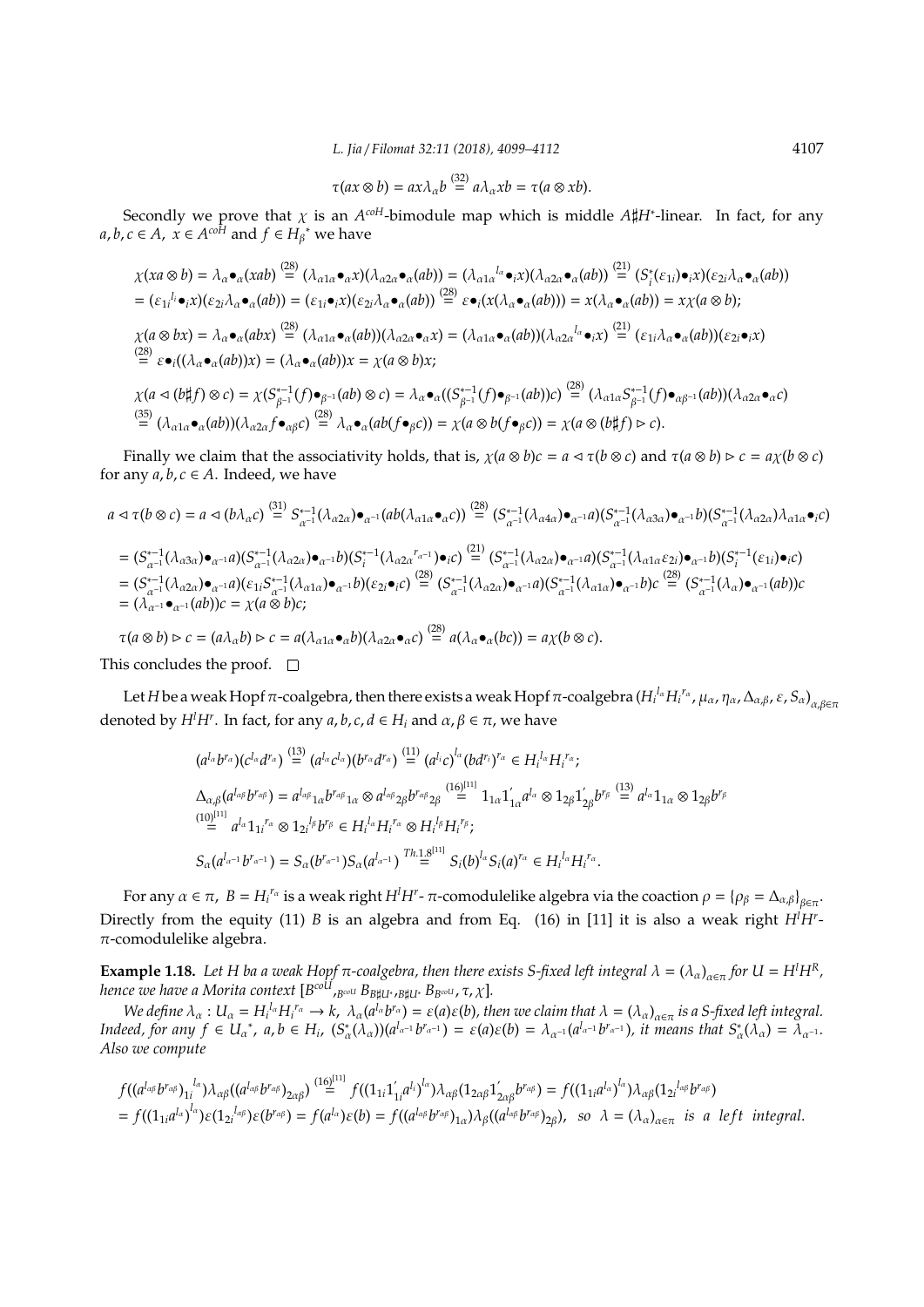#### **2. The Morita Contexts for Weak** π**-Galois Extensions**

In this section we will construct a Morita context for a weak  $\pi$ -Galois extension which extends the results in [6].

**Definition 2.1.** *Let H be a weak Hopf* π*-coalgebra and A a weak right H-*π*-comodulelike algebra. A right A-module M is called a weak right* (*H*, *A*)*-*π*-Hopf module* if *M* is also a weak right *H*-π-comodulelike object such that the following compatibility condition holds for any  $\alpha \in \pi$ ,  $a \in A$  and  $m \in M$ ,

$$
(m \cdot a)_{[0]} \otimes (m \cdot a)_{([1],\alpha)} = m_{[0]} \cdot a_{[0]} \otimes m_{([1],\alpha)} a_{([1],\alpha)}.
$$
\n(36)

**Example 2.2.** Let H be a weak Hopf  $\pi$ -coalgebra and A a weak right H- $\pi$ -comodulelike algebra via  $\rho = {\rho_\alpha}_{\alpha \in \pi}$ . *Then*

*(1)*  $A \otimes_{A^{coH}} A$  is a weak right  $(H, A)$ - $\pi$ -Hopf module via the right action and coaction given by  $(a \otimes b) \circ c = a \otimes bc$ and (a  $\otimes$  b)<sub>[0]</sub>  $\otimes$  (a  $\otimes$  b)<sub>([1],a)</sub> = a  $\otimes$  b<sub>[0]</sub>  $\otimes$  b<sub>([1],a)</sub> for any a, b, c  $\in$  A respectively. Obviously A $\otimes_{A^{coH}}$ A is a right A-module *, in what follows we only show that the coaction is reasonable, the other proof is tirvial. Indeed, for any a*, *b*, *c* ∈ *A and x* ∈ *A coH, we have*

$$
(a \otimes xb)_{[0]} \otimes (a \otimes xb)_{([1],\alpha)} = a \otimes x_{[0]}b_{[0]} \otimes x_{([1],\alpha)}b_{([1],\alpha)} = a \otimes x_{[0]}b_{[0]} \otimes x_{([1],i)}^{l_a}b_{([1],\alpha)}
$$
  
\n
$$
T^{h.1.8^{[11]}} = a \otimes x_{[0]}b_{[0]} \otimes S^{-1}_{\alpha^{-1}}(x_{([1],i)}^{l_a}a^{-1})b_{([1],\alpha)} \stackrel{(16)}{=} a \otimes x1_{[0]}b_{[0]} \otimes 1_{([1],\alpha)}b_{([1],\alpha)} = ax \otimes b_{[0]} \otimes b_{([1],\alpha)}
$$
  
\n
$$
= (ax \otimes b)_{[0]} \otimes (ax \otimes b)_{([1],\alpha)}.
$$

 $(A \otimes H_{\alpha})$ /ker $\theta_{\alpha}$ <sub>λα∈π</sub> is a weak right (*H*, *A*)-π-Hopf module where  $\overline{H} = \oplus_{\alpha \in \pi} H_{\alpha}$ ,  $\theta_{\alpha}$  : *A* ⊗  $H_{\alpha}$  →  $A \otimes H_\alpha$ ,  $a \otimes h \mapsto a1_{[0]} \otimes h1_{([1],\alpha)}$ , and the right action and coaction are defined by  $(a\sharp h) \cdot b = a_{[0]}\sharp hb_{([1],\alpha)}$  and  $(a\sharp g)_{[0]} \otimes (a\sharp g)_{([1],\alpha)} = (a\sharp g_{1\alpha}) \otimes g_{2\beta}, \ a,b \in A, \ h \in H_\alpha, \ g \in H_{\alpha\beta}$  respectively. Obviously  $\theta_\alpha^2 = \theta_\alpha$ .

*Here we only show that the right action and coaction on*  $A\sharp\overline{H}$  *are well-defined, the other proof is easy and obvious. In fact, for any a, b*  $\in$  *A, h*  $\in$  *H<sub>α</sub>, g*  $\in$  *H<sub>αβ</sub> we have* 

 $(a1_{[0]}\sharp h1_{([1],\alpha)}) \cdot b = a1_{[0]}\flat_{[0]}\sharp h1_{([1],\alpha)}\flat_{([1],\alpha)} = ab_{[0]}\sharp h1_{([1],\alpha)} = (a\sharp h) \cdot b;$ 

 $(a1_{[0]}\sharp g1_{([1],\alpha\beta)})_{[0]}\otimes (a1_{[0]}\sharp g1_{([1],\alpha\beta)})_{([1],\beta)}=a1_{[0]}\sharp g_{1\alpha}1_{([1],\alpha\beta)1\alpha}g_{2\beta}1_{([1],\alpha\beta)2\beta}\overset{(15)}{=}a1_{[0]}\sharp g_{1\alpha}1_{[1],\alpha\beta}$  $y'_{1\alpha}1_{([1],\alpha)} \otimes g_{2\beta}1'_{2\alpha}$ 2β  $= a1_{[0]}\sharp g_{1\alpha}1_{([1],\alpha)} \otimes g_{2\beta} = a\sharp g_{1\alpha} \otimes g_{2\beta} = (a\sharp g)_{[0]} \otimes (a\sharp g)_{([1],\beta)}.$ 

**Definition 2.3.** *([8]) Let H be a weak Hopf* π*-coalgebra and A a weak right H-*π*-comodulelike algebra. We say that A coH* ,→ *A is a weak right* π*- Galois extension (or weak right group Galois extension)* if *can* = ⊕α∈π*can*<sup>α</sup> is bijective as a left *A*-linear and weak right *H*- $\pi$ -colinear map, where  $can_\alpha$ :  $A \otimes_{A^{coH}} A \to A \sharp H_\alpha$ ,  $a \otimes b \mapsto ab_{[0]} \otimes b_{([1],\alpha)}$ ,  $a, b \in A$ .

Let *H* be a weak Hopf π-coalgebra and *A* be a weak right *H*-π-comodulelike algebra. Set  $\widehat{Hom}(H, A)$  =  $\bigoplus_{\alpha \in \pi} \widehat{Hom}(H_{\alpha}, A)$ , where  $\widehat{Hom}(H_{\alpha}, A) = Hom(H_{\alpha}, A)/\text{ker}\omega_{\alpha}$ ,  $\omega_{\alpha} : Hom(H_{\alpha}, A) \to Hom(H_{\alpha}, A)$ ,

$$
\omega_{\alpha}(f)(h) = \widehat{f}(h) = f(h1_{([1],\alpha)})1_{[0]}, \ f \in Hom(H_{\alpha}, A), \ h \in H_{\alpha}.
$$

Clearly  $\omega_{\alpha}^2 = \omega_{\alpha}$ .

**Lemma 2.4.** *Let H be a weak Hopf* <sup>π</sup>*-coalgebra and A a weak right H-*π*-comodulelike algebra. Then Hom* [(*H*, *<sup>A</sup>*) *is a unital*  $\pi$ -graded algebra, where the multiplication is defined by for any  $f \in \widehat{Hom}(H_\alpha, A)$ ,  $q \in \widehat{Hom}(H_\beta, A)$ ,  $x \in$  $H_{\beta\alpha}$ ,  $(fg)(x) = f(x_{2\alpha})_{[0]}g(x_{1\beta}f(x_{2\alpha})_{([1],\beta)})$  and the unit is given by  $\widehat{\epsilon 1}_A : H_i \to A$ ,  $(\widehat{\epsilon 1}_A)(h) = \epsilon (h1_{([1],i)})1_{[0]}$ .

*Proof.* First we show that the multiplication is reasonable. In fact, for any  $f \in \widehat{Hom}(H_\alpha, A)$ ,  $g \in \widehat{Hom}(H_\beta, A)$ ,  $x \in$  $H_{\beta\alpha}$ , we have

$$
(\omega_{\alpha}(f)g)(x) = 1_{[0][0]}f(x_{2\alpha}1_{([1],\alpha)})_{[0]}g(x_{1\beta}1_{[0][(1],\beta)}f(x_{2\alpha}1_{([1],\alpha)})_{[1],\beta}) \stackrel{(15)}{=} 1_{[0]}f(x_{2\alpha}1'_{2\alpha})_{[0]}g(x_{1\beta}1'_{1\beta}1_{([1],\beta)}f(x_{2\alpha}1'_{2\alpha})_{([1],\beta)})
$$
  
\n
$$
\stackrel{(14)}{=} f(x_{2\alpha})_{[0]}g(x_{1\beta}f(x_{2\alpha}1'_{2\alpha})_{([1],\beta)}) = (fg)(x);
$$
  
\n
$$
(f\omega_{\beta}(g))(x) = f(x_{2\alpha})_{[0]}1_{[0]}g(x_{1\beta}f(x_{2\alpha})_{([1],\beta)}1_{([1],\beta)}) \stackrel{(14)}{=} f(x_{2\alpha})_{[0]}g(x_{1\beta}f(x_{2\alpha})_{([1],\beta)}) = (fg)(x).
$$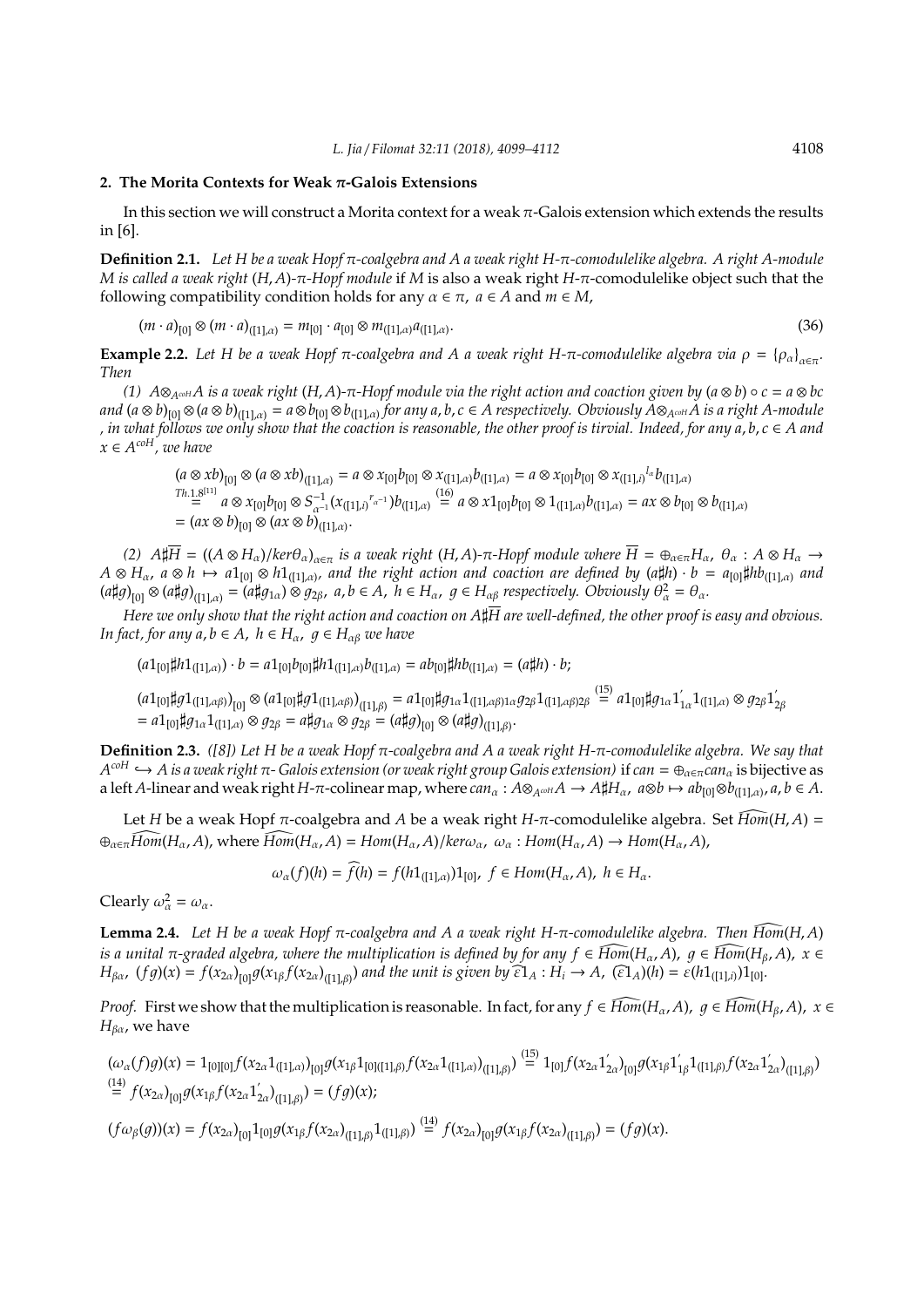Next we prove that  $\widehat{Hom}(H, A)$  is a unital π-graded algebra. In fact, for any  $f \in \widehat{Hom}(H_{\alpha}, A)$ ,  $q \in$  $\widehat{Hom}(H_{\beta}, A)$ ,  $l \in \widehat{Hom}(H_{\gamma}, A)$ ,  $y \in H_{\gamma\beta\alpha}$ ,  $x \in H_{\alpha}$ , we have

$$
\begin{split}\n&((fg)l)(y) = f(y_{2\beta\alpha2\alpha})_{[0][0]}g(y_{2\beta\alpha1\beta}f(y_{2\beta\alpha2\alpha})_{([1],\beta)})_{[0]}l(y_{1\gamma}f(y_{2\beta\alpha2\alpha})_{[0][(1],\gamma)}g(y_{2\beta\alpha1\beta}f(y_{2\beta\alpha2\alpha})_{([1],\beta)})_{([1],\gamma)} \\
&= f(y_{2\beta\alpha2\alpha})_{[0]}g(y_{2\beta\alpha1\beta}f(y_{2\beta\alpha2\alpha})_{([1],\gamma\beta)2\beta})_{[0]}l(y_{1\gamma}f(y_{2\beta\alpha2\alpha})_{([1],\gamma\beta)1\gamma}g(y_{2\beta\alpha1\beta}f(y_{2\beta\alpha2\alpha})_{([1],\gamma\beta)2\beta})_{([1],\gamma)} \\
&= f(y_{2\alpha})_{[0]}g(y_{1\gamma\beta2\beta}f(y_{2\alpha})_{([1],\gamma\beta)2\beta})_{[0]}l(y_{1\gamma\beta1\gamma}f(y_{2\alpha})_{([1],\gamma\beta)1\gamma}g(y_{1\gamma\beta2\beta}f(y_{2\alpha})_{([1],\gamma\beta)2\beta})_{([1],\gamma)} \\
&= f(y_{2\alpha})_{[0]}(g l)(y_{1\gamma\beta}f(y_{2\alpha})_{([1],\gamma\beta)}) = (f(g l))(y); \\
&(f \hat{\epsilon} 1_A)(x) = f(x_{2\alpha})_{[0]}1_{[0]} \epsilon(x_{1i}f(x_{2\alpha})_{([1],i)}1_{([1],i)}) = f(x_{2\alpha})_{[0]} \epsilon(x_{1i}f(x_{2\alpha})_{([1],i)}1_{[1],i}) \stackrel{(15)}{=} 1_{[0]}f(x_{2\alpha})\epsilon(x_{1i}1_{([1],i)} \\
&= 1_{[0]}f(x1_{([1],i)}1_{i}) \stackrel{(16)}{=} 1_{[0]}f(x1_{([1],i)}) = f(x);\n\end{split}
$$

$$
(\widehat{\epsilon 1}_A f)(x) = \epsilon (x_{2i} 1_{([1],i)}) 1_{[0][0]} f(x_{1\alpha} 1_{[0][1],\alpha)}) \stackrel{(15)}{=} \epsilon (x_{2i} 1'_{2i}) 1_{[0]} f(x_{1\alpha} 1'_{1\alpha} 1_{([1],\alpha)}) = 1_{[0]} f(x 1_{([1],\alpha)}) = f(x).
$$

Therefore we complete the proof.  $\Box$ 

**Lemma 2.5.** *Let H be a weak Hopf* π*-coalgebra and A a weak right H-*π*-comodulelike algebra. Then A is an AcoH-* $Hom(H, A)$ -bimodule via the left multiplication and the right  $Hom(H, A)$ -module given by  $a \leq f = a_{[0]} f(a_{[1], \alpha)}$ ,  $a \in$  $A, f \in \widehat{Hom}(H_\alpha, A)$ .

*Proof.* Clearly *A* is a left *A*<sup>*coH*</sup>-module. Firstly we show the right  $\widehat{Hom}(H, A)$ -action is reasonable. Indeed, for any  $a \in A$ ,  $f \in \widehat{Hom}(H_\alpha, A)$ ,

$$
a \trianglelefteq \widehat{f} = a_{[0]}\widehat{f}(a_{([1],\alpha)}) = a_{[0]}1_{[0]}f(a_{([1],\alpha)}1_{([1],\alpha)}) = a_{[0]}f(a_{([1],\alpha)}) = a \trianglelefteq f.
$$

Secondly we claim that *<sup>A</sup>* is not only a right *Hom* [(*H*, *<sup>A</sup>*)-module, but also an *<sup>A</sup> coH*-*Hom* [(*H*, *<sup>A</sup>*)-bimodule. In fact, for any  $a \in A$ ,  $b \in A^{coH}$ ,  $f \in \widetilde{Hom}(H_\alpha, A)$ ,  $g \in \widetilde{Hom}(H_\beta, A)$  we have

 $(a \trianglelefteq f) \trianglelefteq g = a_{[0][0]} f(a_{([1], \alpha)_{[0]}} g(a_{[0][1], \beta)} f(a_{([1], \alpha)_{([1], \beta)}}) \stackrel{(3)}{=} a_{[0]} f(a_{([1], \beta \alpha 2\alpha)})_{[0]} g(a_{([1], \beta \alpha 1\beta)} f(a_{([1], \beta \alpha 2\alpha)})_{([1], \beta)}) = a \trianglelefteq (fg);$  $a \leq (\widehat{\epsilon_1}_A) = a_{[0]}1_{[0]}\epsilon(a_{([1],i)}1_{([1],i)}) = a_{[0]}\epsilon(a_{([1],i)}) = a;$ 

 $(ba) \leq f = b_{[0]}a_{[0]}f(b_{([1],\alpha)}a_{([1],\alpha)}) \stackrel{Th1.8^{[11]}}{=} b_{[0]}a_{[0]}f(S_{\alpha^{-1}}^{-1}(b_{([1],i)}^{r_{\alpha^{-1}}})a_{([1],\alpha)}) \stackrel{(16)}{=} b1_{[0]}a_{[0]}f(1_{([1],\alpha)}a_{([1],\alpha)})$  $= ba_{[0]} f(a_{([1],\alpha)}) = b(a \leq f).$ 

Thus we complete the proof.  $\square$ 

Let *Q* be the subset of  $\widehat{Hom}(H, A)$  consisting of maps  $f = (f_\alpha)_{\alpha \in \pi} \in \widehat{Hom}(H, A)$  satisfying  $f_\alpha(h_{2\alpha})_{[0]} \otimes$  $h_{1\beta} f_\alpha(h_{2\alpha})_{([1],\beta)} = f_{\beta\alpha}(h)1_{[0]} \otimes 1_{([1],\beta)}$  for any  $\alpha, \beta \in \pi$ . The  $\alpha$ -th component of *Q* is denoted by  $Q_\alpha$ .

**Lemma 2.6.** *Let H be a weak Hopf* π*-coalgebra and A a weak right H-*π*-comodulelike algebra. Then Q is a*  $\widehat{Hom}(H, A)$ - $A^{coH}$ -bimodule via the left multiplication and the right  $A^{coH}$ -module given by  $q * a = qj(a)$ *, where*  $j: A \to \widehat{Hom}(H_i, A), j(b)(h) = 1_{[0]}b\varepsilon(h1_{([1],i)}), a \in A^{coH}, b \in A, h \in H_i, q \in Q_{\alpha}.$ 

*Proof.* Firstly we claim that the left and right actions are well-defined. Indeed, for any  $q_\beta \in Q_\beta$ ,  $f_\alpha \in$  $\widehat{Hom}(H_{\alpha}, A)$ ,  $x \in H_{\gamma\beta\alpha}$ ,  $y \in H_{\gamma\beta}$ ,  $a \in A^{coH}$  we have

$$
\begin{split} & (f_{\alpha}q_{\beta})(x_{2\alpha})_{[0]} \otimes x_{1\gamma}(f_{\alpha}q_{\beta})(x_{2\alpha})_{([1],\gamma)} = f_{\alpha}(x_{3\alpha})_{[0][0]} q_{\beta}(x_{2\beta}f_{\alpha}(x_{3\alpha})_{([1],\beta)})_{[0]} \otimes x_{1\gamma}f_{\alpha}(x_{3\alpha})_{[0][(1],\gamma)} q_{\beta}(x_{2\beta}f(x_{3\alpha})_{([1],\beta)})_{([1],\gamma)} \\ & \stackrel{(3)}{=} f_{\alpha}(x_{3\alpha})_{[0]} q_{\beta}(x_{2\beta}f_{\alpha}(x_{3\alpha})_{([1],\gamma\beta 2\beta)})_{[0]} \otimes x_{1\gamma}f_{\alpha}(x_{3\alpha})_{([1],\gamma\beta)1\gamma} q_{\beta}(x_{2\beta}f_{\alpha}(x_{3\alpha})_{([1],\gamma\beta)2\beta})_{([1],\gamma)} \\ & = f_{\alpha}(x_{2\alpha})_{[0]} q_{\gamma\beta}(x_{1\gamma\beta}f_{\alpha}(x_{2\alpha})_{([1],\gamma\beta)})1_{[0]} \otimes 1_{([1],\gamma)} = (f_{\alpha}q_{\gamma\beta})(x)1_{[0]} \otimes 1_{([1],\gamma)}; \end{split}
$$

 $(q_\beta * a) (y_{2\beta})_{[0]} \otimes y_{1\gamma} (q_\gamma * a) (y_{2\beta})_{([1], \gamma)}$ 

 $= q_\beta(y_{3\beta})_{[0]} 1_{[0][0]} a_{[0]}\varepsilon(y_{2i}q_\beta(y_{3\beta})_{([1],\gamma)2i} (1_{[[1],i]}) \otimes y_{1\gamma}q_\beta(y_{3\beta})_{([1],\gamma)1\gamma} 1_{[0]([1],\gamma)} a_{([1],\gamma)}$ 

 $\begin{aligned} \mathcal{L}^{(15)}_{1} = q_{\beta}(y_{2\beta})_{[0]} a_{[0]} \otimes y_{1\gamma} q_{\beta}(y_{2\beta})_{([1],\gamma)1\gamma} a_{([1],\gamma)} = q_{\gamma\beta}(y) 1_{[0]} a_{[0]} \otimes 1_{([1],\gamma)} a_{([1],\gamma)} = q_{\gamma\beta}(y) a_{[0]} \otimes a_{([1],\gamma)} \end{aligned}$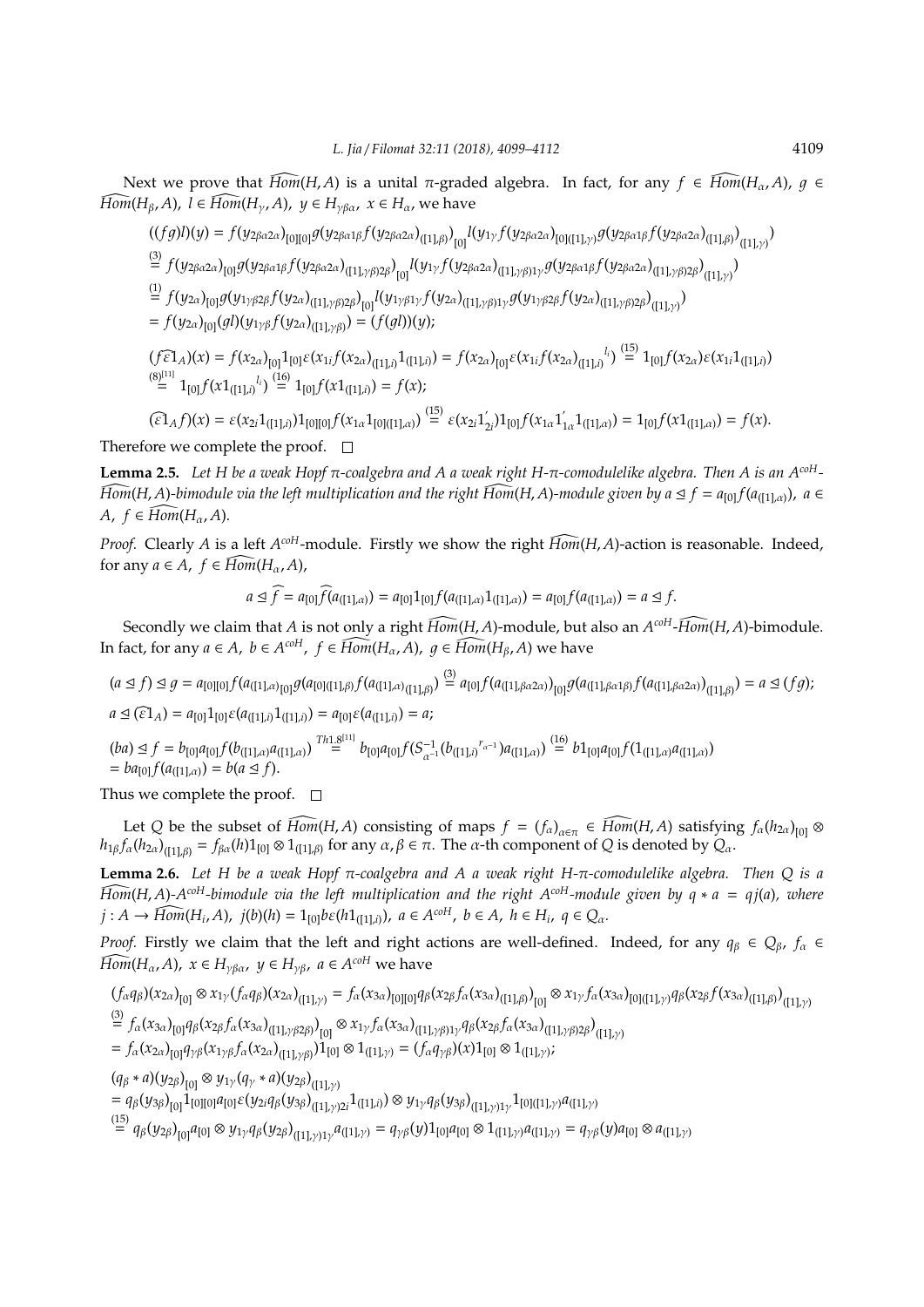$T^{h.1,8^{[11]}}_{\phantom{1244}=\phantom{1244}q_{\gamma\beta}(y)a_{[0]}\otimes S^{-1}_{\gamma^{-1}}(a_{([1],i}{}^{r_{\gamma^{-1}}})\stackrel{(16)}{=}\overline{q_{\gamma\beta}(y)a1_{[0]}\otimes 1_{([1],\gamma)}}=q_{\gamma\beta}(y_{2\gamma\beta})_{[0]}\varepsilon(y_{1i}\overline{q_{\gamma\beta}(y_{2\gamma\beta})}_{([1],i)})a1_{[0]}\otimes 1_{([1],\gamma)}$  $= q_{\gamma\beta}(y_{2\gamma\beta})_{[0]}1^{'}_{[0]}\varepsilon(y_{1i}^{'}q_{\gamma\beta}(y_{2\gamma\beta})_{([1],i)}1^{'}$  $\begin{aligned} \mathcal{L}_{([1],i)}(a1_{[0]}\otimes 1_{([1],\gamma)}&=(q_{\gamma\beta}*a)(y)1_{[0]}\otimes 1_{([1],\gamma)}. \end{aligned}$ 

Hence the above actions are well-defined.

Next we prove that *Q* is an  $Hom(H, A)$ - $A^{coH}$ -bimodule. In fact, for any  $q_{\beta} \in Q_{\beta}$ ,  $f_{\alpha} \in \widehat{Hom}(H_{\alpha}, A)$ ,  $u \in$ *H*<sub>βα</sub>,  $z \in H_\beta$ ,  $a, b \in A^{coH}$ ,

$$
\begin{array}{l} ((q_{\beta}*a)*b)(z)=q_{\beta}(z_{3\beta})_{[0]}1_{[0][0]}a_{[0]}1_{[0]}'b\varepsilon(z_{2i}q_{\beta}(z_{3\beta})_{([1],i)2i}1_{([1],i)})\varepsilon(z_{1i}q_{\beta}(z_{3\beta})_{([1],i)1i}1_{[0][(1],i)}a_{([1],i)}1_{([1],i)}')\\ \stackrel{(3)}{=}\ q_{\beta}(z_{2\beta})_{[0]}a_{[0]}b\varepsilon(z_{1i}q_{\beta}(z_{2\beta})_{([1],i)}a_{([1],i)})\stackrel{(16)}{=}\ q_{\beta}(z_{2\beta})_{[0]}1_{[0]}abc(z_{1i}q_{\beta}(z_{2\beta})_{([1],i)}1_{([1],i)})=(q_{\beta}*(ab))(z);\\ (q_{\beta}*1)(z)=q_{\beta}(z_{2\beta})_{[0]}1_{[0]}\varepsilon(z_{1i}q_{\beta}(z_{2\beta})_{([1],i)}1_{([1],i)})=q_{\beta}(z_{2\beta})_{[0]}\varepsilon(z_{1i}q_{\beta}(z_{2\beta})_{([1],i)})=q_{\beta}(z)1_{[0]}\varepsilon(1_{([1],i)})=q_{\beta}(z), \end{array}
$$

so *Q* is a right *A coH*-module. Also we compute

$$
\begin{split} &((f_{\alpha}q_{\beta})\ast a)(u)=f_{\alpha}(u_{3\alpha})_{[0][0]}q_{\beta}(u_{2\beta}f_{\alpha}(u_{3\alpha})_{([1],\beta)})_{[0]}1_{[0]}a\varepsilon(u_{1i}f_{\alpha}(u_{3\alpha})_{[0][(1],i)}q_{\beta}(u_{2\beta}f_{\alpha}(u_{3\alpha})_{([1],\beta)})_{([1],i)}1_{([1],i)}\\ &\stackrel{(3)}{=}f_{\alpha}(u_{3\alpha})_{[0]}q_{\beta}(u_{2\beta}f_{\alpha}(u_{3\alpha})_{([1],\beta)2\beta})_{[0]}a\varepsilon(u_{1i}f_{\alpha}(u_{3\alpha})_{([1],\beta)1i}q_{\beta}(u_{2\beta}f_{\alpha}(u_{3\alpha})_{([1],\beta)2\beta})_{([1],i)}\\ &=f_{\alpha}(u_{2\alpha})_{[0]}q_{\beta}(u_{1\beta}f_{\alpha}(u_{2\alpha})_{([1],\beta)})1_{[0]}a\varepsilon(1_{([1],i)})=f_{\alpha}(u_{2\alpha})_{[0]}q_{\beta}(u_{1\beta}f_{\alpha}(u_{2\alpha})_{([1],\beta)})a\\ &=f_{\alpha}(u_{3\alpha})_{[0]}q_{\beta}(u_{2\beta}f_{\alpha}(u_{3\alpha})_{([1],\beta)})_{[0]} \varepsilon(u_{1i}q_{\beta}(u_{2\beta}f_{\alpha}(u_{3\alpha})_{([1],\beta)})_{([1],i)})a=(f_{\alpha}(q_{\beta}\ast a))(u), \end{split}
$$

Therefore  $Q$  is a  $\widehat{Hom}(H, A)$ - $A^{coH}$ -bimodule.

In what follows we will compute a Morita context associated to a weak Hopf group Galois extension.

**Theorem 2.7.** *Let H be a weak Hopf* π*-coalgebra and A a weak right H-*π*-comodulelike algebra. Then*

$$
(A^{coH}, \widehat{Hom}(H, A), A, Q, \tau, \mu)
$$

is a Morita context, where  $\tau: A\otimes_{\widehat{Hom}(H,A)}Q\to A^{coH}$  and  $\mu: Q\otimes_{A^{coH}}A\to \widehat{Hom}(H,A)$  are given by the formulas  $\tau(a \otimes q_{\alpha}) = a_{[0]}q_{\alpha}(a_{([1],\alpha)})$ ;  $\mu(q_{\alpha} \otimes a) = q_{\alpha}j(a)$ ,  $a \in A$ ,  $q_{\alpha} \in Q_{\alpha}$ .

*Proof.* From Lemma 2.5 and 2.6 we only need to show the following assertions hold.

(1) τ is an *A coH*-bimodule map which is middle *Hom* [(*H*, *<sup>A</sup>*)-linear.

Firstly we claim that  $\tau$  is well-defined. Indeed, for any  $a \in A$ ,  $q_\alpha \in Q_\alpha$ ,  $\alpha, \beta \in \pi$ , we compute

 $(a_{[0]}q_\alpha(a_{([1],\alpha)}))_{[0]}\otimes(a_{[0]}q_\alpha(a_{[\alpha]}))_{([1],\beta)} = a_{[0][0]}q_\alpha(a_{([1],\alpha)})_{[0]}\otimes a_{[0][(1],\beta)}q_\alpha(a_{([1],\alpha)})_{([1],\beta)}$  $\stackrel{(3)}{=} a_{[0]}q_\alpha (a_{([1],\beta\alpha)2\alpha})_{[0]}\otimes a_{([1],\beta\alpha)1\beta}q_\alpha (a_{([1],\alpha)2\alpha})_{([1],\beta)} = a_{[0]}q_{\beta\alpha} (a_{([1],\beta\alpha)})1_{[0]}\otimes 1_{([1],\beta)}$  $\stackrel{(16)}{=} a_{[0]}q_{\beta\alpha}(a_{([1],\beta\alpha)})1_{[0]}\otimes 1_{([1],i)}^{l_{\beta}} \in A^{coH}.$ 

Next we prove that  $\tau$  is an  $A^{coH}$ -bimodule map. In fact, for any  $a \in A$ ,  $q_\alpha \in Q_\alpha$ ,  $b \in A^{coH}$ , we have

 $\tau(ba \otimes q_{\alpha}) = b_{[0]}a_{[0]}q_{\alpha}(b_{([1],\alpha)}a_{([1],\alpha)}) \stackrel{Th.1.8^{[11]}}{=} b_{[0]}a_{[0]}q_{\alpha}(S_{\alpha^{-1}}^{-1}(b_{([1],i)}r_{\alpha^{-1}})a_{([1],\alpha)})$  $\int_{0}^{(16)} b1_{[0]}a_{[0]}q_{\alpha}(1_{([1],\alpha)}a_{([1],\alpha)}) = ba_{[0]}q_{\alpha}(a_{([1],\alpha)}) = b\tau(a\otimes q_{\alpha});$  $\tau(a \otimes q_{\alpha} * b) = a_{[0][0]} q_{\alpha}(a_{([1], \alpha)})_{[0]} \varepsilon(a_{[0][[1], i)} q_{\alpha}(a_{([1], \alpha)([1], i)})) b_{\alpha}$ 

 $\stackrel{(3)}{=} a_{[0]}a_{\alpha}(a_{([1],\alpha)2\alpha})_{[0]} \varepsilon(a_{([1],\alpha)1i}q_{\alpha}(a_{([1],\alpha)2\alpha_{([1],i)}}))b = a_{[0]}q_{\alpha}(a_{([1],\alpha)})1_{[0]}\varepsilon(1_{([1],i)})b = a_{[0]}q_{\alpha}(a_{([1],\alpha)})b = \tau(a\otimes q_{\alpha})b.$ 

Finally we show that  $\tau$  is middle  $\widehat{Hom}(H, A)$ -linear. For any  $a \in A$ ,  $q_\alpha \in Q_\alpha$ ,  $f \in \widehat{Hom}(H_\beta, A)$ , we have

 $\tau(a \trianglelefteq f \otimes q_{\alpha}) = a_{[0][0]} f(a_{([1],\beta)})_{[0]} q_{\alpha}(a_{[0][1],\alpha)} f(a_{([1],\beta)})_{([1],\alpha)}^{(3)} \stackrel{(3)}{=} a_{[0]} f(a_{([1],\alpha\beta)2\beta})_{[0]} q_{\alpha}(a_{([1],\alpha\beta)1\alpha} f(a_{([1],\alpha\beta)2\beta})_{([1],\alpha)})$  $= a_{[0]}(fq_α)(a_{([1],αβ)}) = τ(a ⊗ fq_α).$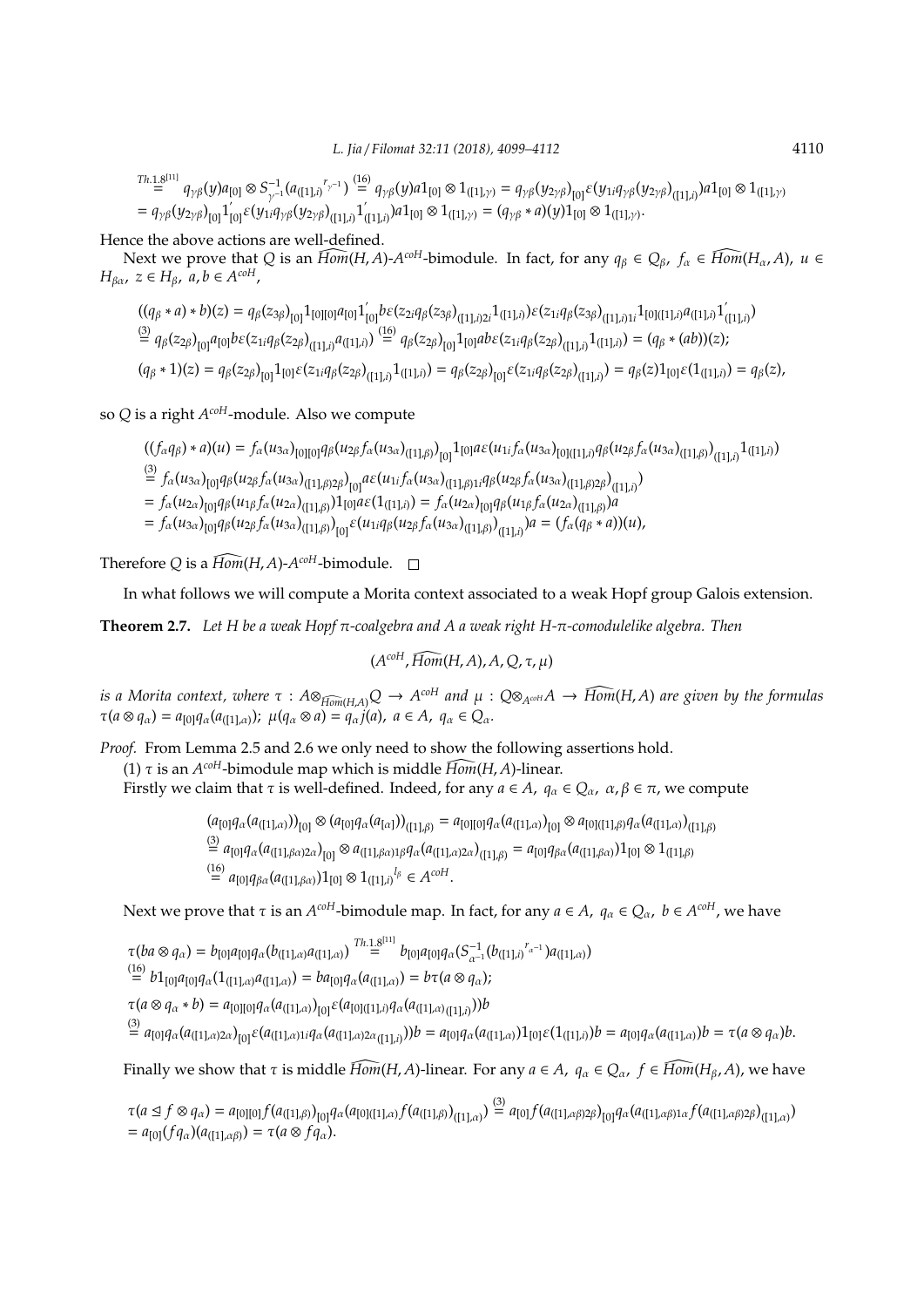(2)  $\mu$  is an  $\widehat{Hom}(H, A)$ -bimodule map which is middle  $A^{coH}$ -linear.

Firstly we claim that  $\mu$  is a  $\widehat{Hom}(H, A)$ -bimodule map. Indeed, for any  $a \in A$ ,  $q_\alpha \in Q_\alpha$ ,  $f \in \widehat{Hom}(H_\beta, A)$ ,  $h \in A$ *H*<sub>αβ</sub>,  $x \in H$ <sub>βα</sub>, we compute

$$
\mu(fq_{\alpha}\otimes a)(h) = f(h_{3\beta})_{[0][0]}q_{\alpha}(h_{2\alpha}f(h_{3\beta})_{([1],\alpha)})_{[0]}1_{[0]}a\varepsilon(h_{1i}f(h_{3\beta})_{[0][(1],i)}q_{\alpha}(h_{2\alpha}f(h_{3\beta})_{([1],\alpha)})_{([1],i)}1_{([1],i)}
$$
  
\n
$$
\stackrel{(3)}{=} f(h_{3\beta})_{[0]}q_{\alpha}(h_{2\alpha}f(h_{3\beta})_{([1],\alpha)2\alpha})_{[0]}1_{[0]}a\varepsilon(h_{1i}f(h_{3\beta})_{([1],\alpha)1i}q_{\alpha}(h_{2\alpha}f(h_{3\beta})_{([1],\alpha)2\alpha})_{([1],i)}1_{([1],i)}
$$
  
\n
$$
= f(h_{2\beta})_{[0]}(q_{\alpha}f(a))(h_{1\alpha}f(h_{2\beta})_{([1],\alpha)}) = (f\mu(q_{\alpha}\otimes a))(h);
$$
  
\n
$$
\mu(q_{\alpha},\otimes a\preceq f)(x) = a_{\alpha}(x_{\alpha})_{\alpha}1_{[0]}1_{[0]}a\circ f(a_{\alpha}g_{\alpha})(x_{\alpha}g_{\alpha})_{[1],i})
$$
  
\n
$$
\mu(q_{\alpha},\otimes a\preceq f)(x) = a_{\alpha}(x_{\alpha})_{\alpha}1_{[0]}a\circ f(a_{\alpha}g_{\alpha})(x_{\alpha}g_{\alpha})(x_{\alpha}g_{\alpha})_{[1],i})
$$

 $\mu(q_{\beta\alpha}\otimes a \trianglelefteq f)(x) = q_{\beta\alpha}(x_{2\beta\alpha})_{[0]} 1_{[0]} a_{[0]} f(a_{([1],\beta)}) \varepsilon(x_{1i}q_{\beta\alpha}(x_{2\beta\alpha})_{([1],i)} 1_{([1],i)}) = q_{\beta\alpha}(x_{\beta\alpha}) 1_{[0]} a_{[0]} f(a_{([1],\beta)}) \varepsilon(1_{([1],i)})$  $= q_{\beta\alpha}(x_{\beta\alpha})a_{[0]}f(a_{([1],\beta)}) = q_{\beta\alpha}(x_{2\beta\alpha})_{[0]}a_{[0]}f(x_{1\beta}q_{\beta\alpha}(x_{2\beta\alpha})_{([1],\beta)}a_{([1],\beta)})$ 

 $\int_{0}^{(15)} q_\beta(x_{3\beta})_{[0]} 1_{[0][} a_{[0]} \varepsilon(x_{2i}q_\beta(x_{3\beta})_{([1],\beta)2i} 1_{([1],\beta)2i}) f(x_{1\beta}q_\beta(x_{3\beta})_{([1],\beta)1\beta} 1_{([1],\beta)1\beta} a_{([1],\beta)}$  $= (q_{\beta} j(a)(x_{2\alpha}))_{[0]} f(x_{1\beta}(q_{\beta} j(a)(x_{2\alpha}))_{([1],\beta)} = (\mu(q_{\beta} \otimes a) f)(x).$ 

Next we show that  $\mu$  is middle  $A^{coH}$ -linear. In fact, for any  $a\in A$ ,  $q_\alpha\in Q_\alpha$ ,  $b\in A^{coH}$ ,  $y\in H_\alpha$  we have

$$
\begin{array}{l}\n\mu(q_{\alpha}*b\otimes a)(y) = q_{\alpha}(y_{3\alpha})_{[0]}1_{[0][0]}b_{[0]}1_{[0]}'a\varepsilon(y_{2i}q_{\alpha}(y_{3\alpha})_{([1],i)2i}1_{([1],i)})\varepsilon(y_{1i}q_{\alpha}(y_{3\alpha})_{([1],i)1i}1_{[0]([1],i)}b_{([1],i)}1_{([1],i)}')\\ \stackrel{(15)}{=} q_{\alpha}(y_{2\alpha})_{[0]}b_{[0]}a\varepsilon(y_{1i}q_{\alpha}(y_{2\alpha})_{([1],i)}b_{([1],i)}) = q_{\alpha}(y)1_{[0]}b_{[0]}a\varepsilon(1_{([1],i)}b_{([1],i)})\\ \n= q_{\alpha}(y)ba = q_{\alpha}(y_{2\alpha})_{[0]}1_{[0]}ba\varepsilon(y_{1i}q_{\alpha}(y_{2\alpha})_{([1],i)}1_{([1],i)}) = (q_{\alpha}j(ba))(y) = \mu(q_{\alpha}\otimes ba)(y).\n\end{array}
$$

(3) We prove that the associativity holds, that is, for any  $a, b \in A$ ,  $q = (q_{\beta})_{\beta \in \pi} \in Q$ ,  $p = (p_{\alpha})_{\alpha \in \pi} \in$ *Q*, *τ*( $a \otimes q_{\beta}$ )*b* =  $a \leq \mu(q_{\beta} \otimes b)$  and  $\mu(q_{\beta} \otimes a)p_{\alpha} = q_{\alpha\beta} * \tau(a \otimes p_{\alpha})$ . In fact, for any  $h \in H_{\alpha\beta}$  we have

 $a\trianglelefteq\mu(q_{\beta}\otimes b)=a_{[0][0]}q_{\beta}(a_{([1],\beta)})_{[0]}1_{[0]}b\epsilon(a_{[0][[1],i)}q_{\beta}(a_{([1],\beta)})_{([1],i)}1_{([1],i)})\stackrel{(3)}{=}a_{[0]}q_{\beta}(a_{([1],\beta)2\beta})_{[0]}b\epsilon(a_{[0][[1],i)}q_{\beta}(a_{([1],\beta))_{([1],\beta)1i}})$  $= a_{[0]}q_{\beta}(a_{([1],\beta)})1_{[0]}b\varepsilon(1_{([1],i)}) = a_{[0]}q_{\beta}(a_{([1],\beta)})b = \tau(a\otimes q_{\beta})b;$ 

 $(\mu(q_{\beta}\otimes a)p_{\alpha})(h)=q_{\beta}(h_{3\beta})_{[0]}1_{[0][0]}a_{[0]}\varepsilon(h_{2i}q_{\beta}(h_{3\beta})_{([1],\alpha)2i}1_{([1],i)})p_{\alpha}(h_{1\alpha}q(h_{3\beta})_{([1],\alpha)1\alpha}1_{[0]([1],\alpha)}a_{([1],\alpha)})$ 

 $\int_{0}^{(15)} q_{\beta}(h_{2\beta})_{[0]} a_{[0]} p_{\alpha}(h_{1\alpha}q_{\beta}(h_{2\beta})_{([1],\alpha)} a_{([1],\alpha)}) = q_{\alpha\beta}(h) a_{[0]} p_{\alpha}(a_{([1],\alpha)})$ 

=  $q_{\alpha\beta}(h_{2\alpha\beta})_{[0]}a_{[0]}\varepsilon(h_{1i}q_{\alpha\beta}(h_{2\alpha\beta})_{([1],i)})p_{\alpha}(a_{([1],\alpha)}) = (q_{\alpha\beta}j(a_{[0]}p_{\alpha}(a_{([1],\alpha)})))(h) = (q_{\alpha\beta} * \tau(a\otimes p_{\alpha}))(h),$ 

This concludes the proof.  $\square$ 

**Lemma 2.8.** *Let H be a weak Hopf* π*-coalgebra and A a weak right H-*π*-comodulelike algebra. Then the left dual of*  $A\sharp\overline{H}$ ,  $_AHom(A\sharp\overline{H},A)=\oplus_{\alpha\in\pi_A}Hom(A\sharp H_\alpha,A)$  denoted by \*( $A\sharp\overline{H}$ ) is isomorphic to  $\widetilde{Hom}(H,A)$  as an algebra under *the multiplication given by for any*  $h \in H_{\beta\alpha}$ *,*  $f \in_A Hom(A\sharp H_\alpha, A)$ *,*  $g \in_A Hom(A\sharp H_\beta, A)$ *,* 

 $(fg)(a\sharp h) = af((1\sharp h_{2\alpha})_{[0]})g(1\sharp h_{1\beta}(1\sharp h_{2\alpha})_{([1],\beta)}).$ 

*Proof.* We define the two maps  $\kappa = (\kappa_{\alpha})_{\alpha \in \pi}$ :  $(A \sharp \overline{H}) \to \widehat{Hom}(H, A)$  and  $\xi = (\xi_{\alpha})_{\alpha \in \pi}$ :  $\widehat{Hom}(H, A) \to^* (A \sharp \overline{H})$ , where for any  $h \in H_\alpha$ ,  $a \in A$ ,  $f \in_A Hom(A\sharp H_\alpha, A)$ ,  $l \in \widehat{Hom}(H_\alpha, A)$ ,

$$
\kappa_{\alpha}(f)(h) = f(1_{[0]}\sharp h1_{([1],\alpha)}), \xi_{\alpha}(l)(a\sharp h) = al(h).
$$

Now we have to show that for any  $\alpha \in \pi$ ,  $\xi_{\alpha}$  is well-defined. Indeed, for any  $a \in A$ ,  $l \in \widehat{Hom}(H_{\alpha},A)$ ,  $h \in$ *H*<sub>α</sub>,  $\xi_{\alpha}(l)(a1_{[0]}\sharp h1_{([1],\alpha)}) = a1_{[0]}l(h1_{([1],\alpha)}) = al(h) = \xi_{\alpha}(l)(a\sharp h).$ 

Next we claim that *κ* is the inverse of *ξ*. In fact, for any *α* ∈ π, *h* ∈ *H<sub>α</sub>*, *a* ∈ *A*, *f* ∈<sub>*A*</sub> *Hom*(*A*‡*H*<sub>α</sub>, *A*), *l* ∈  $\widehat{Hom}(H_\alpha,A)$ , we have

$$
(\xi_{\alpha}\kappa_{\alpha})(f)(a\sharp h) = a\kappa_{\alpha}(f)(h) = af(1_{[0]}\sharp h1_{([1],\alpha)}) = f(a\sharp h);
$$
  

$$
(\kappa_{\alpha}\xi_{\alpha})(l)(h) = \xi_{\alpha}(l)(1_{[0]}\sharp h1_{([1],\alpha)}) = 1_{[0]}l(h1_{([1],\alpha)}) = l(h).
$$